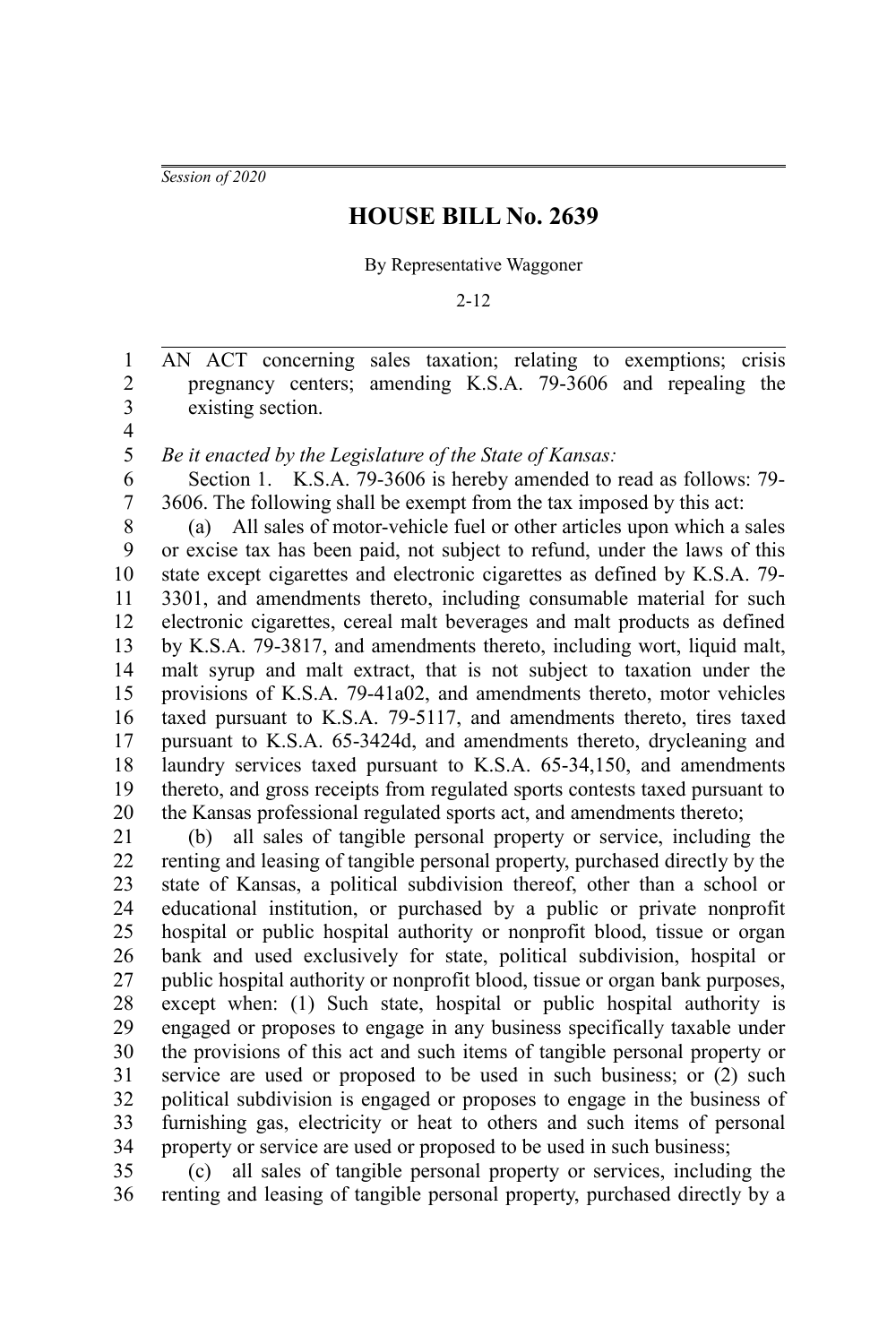public or private elementary or secondary school or public or private nonprofit educational institution and used primarily by such school or institution for nonsectarian programs and activities provided or sponsored by such school or institution or in the erection, repair or enlargement of buildings to be used for such purposes. The exemption herein provided shall not apply to erection, construction, repair, enlargement or equipment of buildings used primarily for human habitation; 1 2 3 4 5 6 7

(d) all sales of tangible personal property or services purchased by a contractor for the purpose of constructing, equipping, reconstructing, maintaining, repairing, enlarging, furnishing or remodeling facilities for any public or private nonprofit hospital or public hospital authority, public or private elementary or secondary school, a public or private nonprofit educational institution, state correctional institution including a privately constructed correctional institution contracted for state use and ownership, that would be exempt from taxation under the provisions of this act if purchased directly by such hospital or public hospital authority, school, educational institution or a state correctional institution; and all sales of tangible personal property or services purchased by a contractor for the purpose of constructing, equipping, reconstructing, maintaining, repairing, enlarging, furnishing or remodeling facilities for any political subdivision of the state or district described in subsection (s), the total cost of which is paid from funds of such political subdivision or district and that would be exempt from taxation under the provisions of this act if purchased directly by such political subdivision or district. Nothing in this subsection or in the provisions of K.S.A. 12-3418, and amendments thereto, shall be deemed to exempt the purchase of any construction machinery, equipment or tools used in the constructing, equipping, reconstructing, maintaining, repairing, enlarging, furnishing or remodeling facilities for any political subdivision of the state or any such district. As used in this subsection, K.S.A. 12-3418 and 79-3640, and amendments thereto, "funds of a political subdivision" shall mean general tax revenues, the proceeds of any bonds and gifts or grants-in-aid. Gifts shall not mean funds used for the purpose of constructing, equipping, reconstructing, repairing, enlarging, furnishing or remodeling facilities that are to be leased to the donor. When any political subdivision of the state, district described in subsection (s), public or private nonprofit hospital or public hospital authority, public or private elementary or secondary school, public or private nonprofit educational institution, state correctional institution including a privately constructed correctional institution contracted for state use and ownership shall contract for the purpose of constructing, equipping, reconstructing, maintaining, repairing, enlarging, furnishing or remodeling facilities, it shall obtain from the state and furnish to the contractor an exemption certificate for the project involved, and the contractor may purchase 8 9 10 11 12 13 14 15 16 17 18 19 20 21 22 23 24 25 26 27 28 29 30 31 32 33 34 35 36 37 38 39 40 41 42 43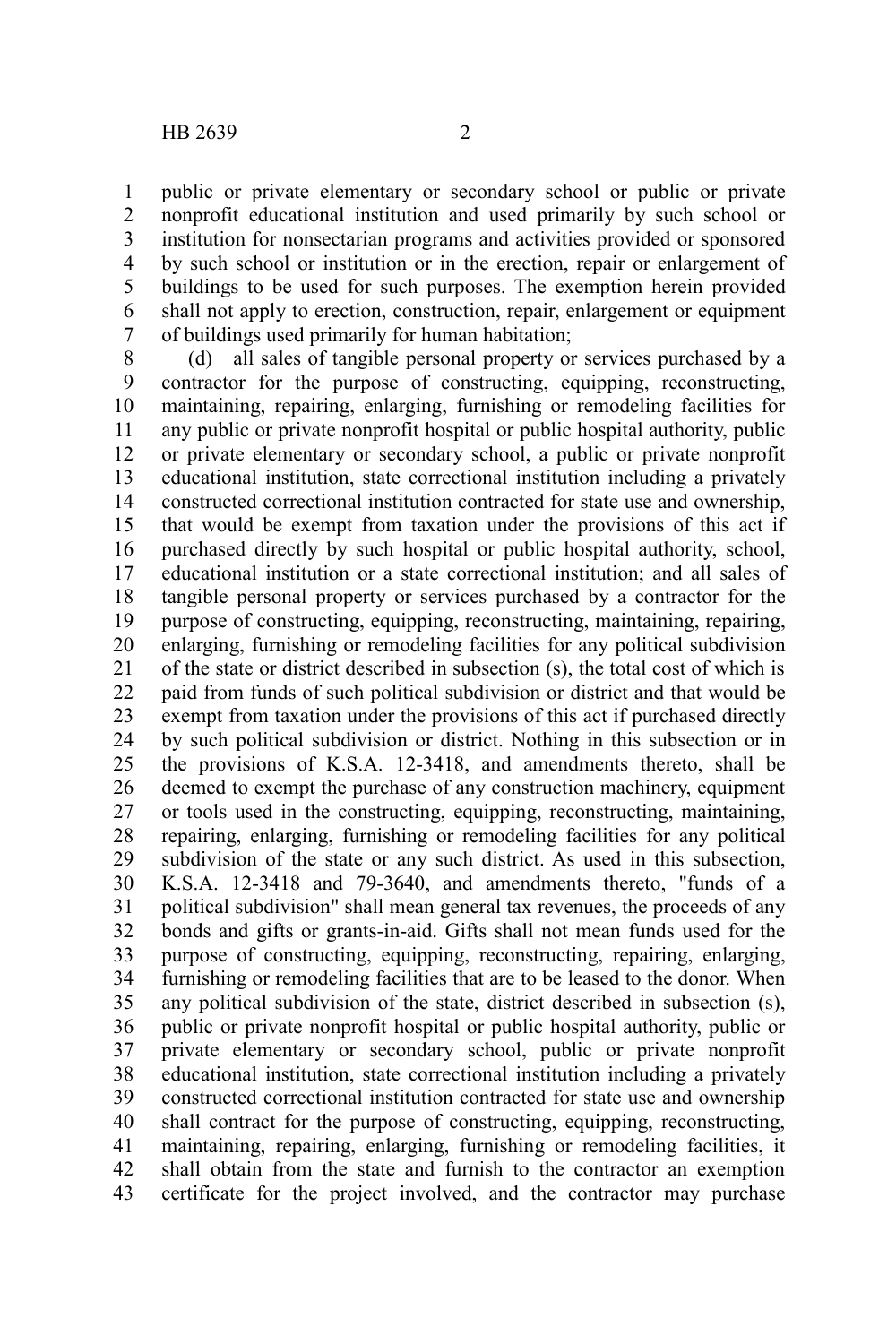materials for incorporation in such project. The contractor shall furnish the number of such certificate to all suppliers from whom such purchases are made, and such suppliers shall execute invoices covering the same bearing the number of such certificate. Upon completion of the project the contractor shall furnish to the political subdivision, district described in subsection (s), hospital or public hospital authority, school, educational institution or department of corrections concerned a sworn statement, on a form to be provided by the director of taxation, that all purchases so made were entitled to exemption under this subsection. As an alternative to the foregoing procedure, any such contracting entity may apply to the secretary of revenue for agent status for the sole purpose of issuing and furnishing project exemption certificates to contractors pursuant to rules and regulations adopted by the secretary establishing conditions and standards for the granting and maintaining of such status. All invoices shall be held by the contractor for a period of five years and shall be subject to audit by the director of taxation. If any materials purchased under such a certificate are found not to have been incorporated in the building or other project or not to have been returned for credit or the sales or compensating tax otherwise imposed upon such materials that will not be so incorporated in the building or other project reported and paid by such contractor to the director of taxation not later than the  $20<sup>th</sup>$  day of the month following the close of the month in which it shall be determined that such materials will not be used for the purpose for which such certificate was issued, the political subdivision, district described in subsection (s), hospital or public hospital authority, school, educational institution or the contractor contracting with the department of corrections for a correctional institution concerned shall be liable for tax on all materials purchased for the project, and upon payment thereof it may recover the same from the contractor together with reasonable attorney fees. Any contractor or any agent, employee or subcontractor thereof, who shall use or otherwise dispose of any materials purchased under such a certificate for any purpose other than that for which such a certificate is issued without the payment of the sales or compensating tax otherwise imposed upon such materials, shall be guilty of a misdemeanor and, upon conviction therefor, shall be subject to the penalties provided for in K.S.A. 79-3615(h), and amendments thereto; 1 2 3 4 5 6 7 8 9 10 11 12 13 14 15 16 17 18 19 20 21 22 23 24 25 26 27 28 29 30 31 32 33 34 35 36

(e) all sales of tangible personal property or services purchased by a contractor for the erection, repair or enlargement of buildings or other projects for the government of the United States, its agencies or instrumentalities, that would be exempt from taxation if purchased directly by the government of the United States, its agencies or instrumentalities. When the government of the United States, its agencies or instrumentalities shall contract for the erection, repair, or enlargement of 37 38 39 40 41 42 43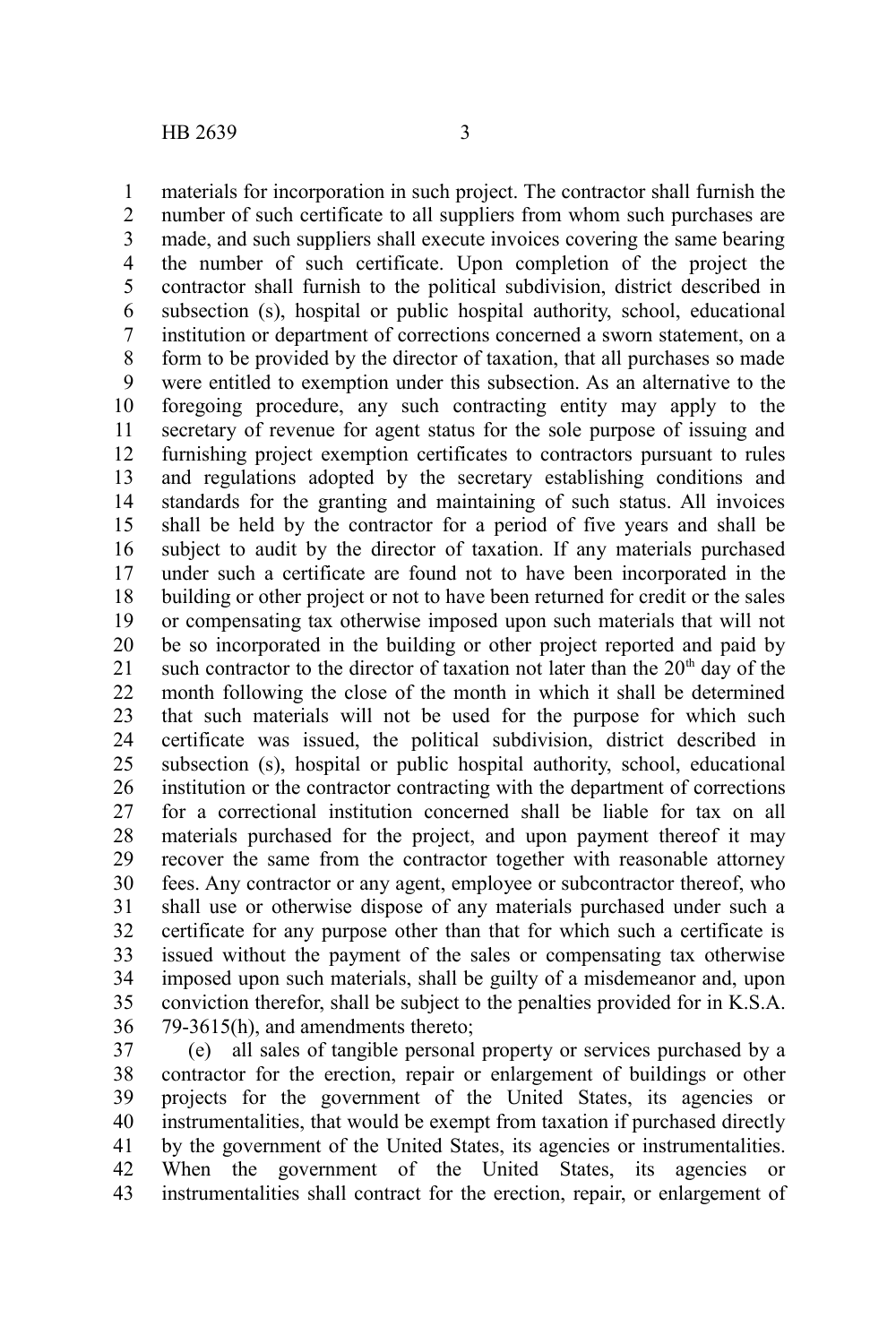any building or other project, it shall obtain from the state and furnish to the contractor an exemption certificate for the project involved, and the contractor may purchase materials for incorporation in such project. The contractor shall furnish the number of such certificates to all suppliers from whom such purchases are made, and such suppliers shall execute invoices covering the same bearing the number of such certificate. Upon completion of the project the contractor shall furnish to the government of the United States, its agencies or instrumentalities concerned a sworn statement, on a form to be provided by the director of taxation, that all purchases so made were entitled to exemption under this subsection. As an alternative to the foregoing procedure, any such contracting entity may apply to the secretary of revenue for agent status for the sole purpose of issuing and furnishing project exemption certificates to contractors pursuant to rules and regulations adopted by the secretary establishing conditions and standards for the granting and maintaining of such status. All invoices shall be held by the contractor for a period of five years and shall be subject to audit by the director of taxation. Any contractor or any agent, employee or subcontractor thereof, who shall use or otherwise dispose of any materials purchased under such a certificate for any purpose other than that for which such a certificate is issued without the payment of the sales or compensating tax otherwise imposed upon such materials, shall be guilty of a misdemeanor and, upon conviction therefor, shall be subject to the penalties provided for in K.S.A. 79-3615(h), and amendments thereto; 1 2 3 4 5 6 7 8 9 10 11 12 13 14 15 16 17 18 19 20 21 22 23 24

(f) tangible personal property purchased by a railroad or public utility for consumption or movement directly and immediately in interstate commerce; 25 26 27

(g) sales of aircraft including remanufactured and modified aircraft sold to persons using directly or through an authorized agent such aircraft as certified or licensed carriers of persons or property in interstate or foreign commerce under authority of the laws of the United States or any foreign government or sold to any foreign government or agency or instrumentality of such foreign government and all sales of aircraft for use outside of the United States and sales of aircraft repair, modification and replacement parts and sales of services employed in the remanufacture, modification and repair of aircraft; 28 29 30 31 32 33 34 35 36

(h) all rentals of nonsectarian textbooks by public or private elementary or secondary schools; 37 38

(i) the lease or rental of all films, records, tapes, or any type of sound or picture transcriptions used by motion picture exhibitors; 39 40

(j) meals served without charge or food used in the preparation of such meals to employees of any restaurant, eating house, dining car, hotel, drugstore or other place where meals or drinks are regularly sold to the 41 42 43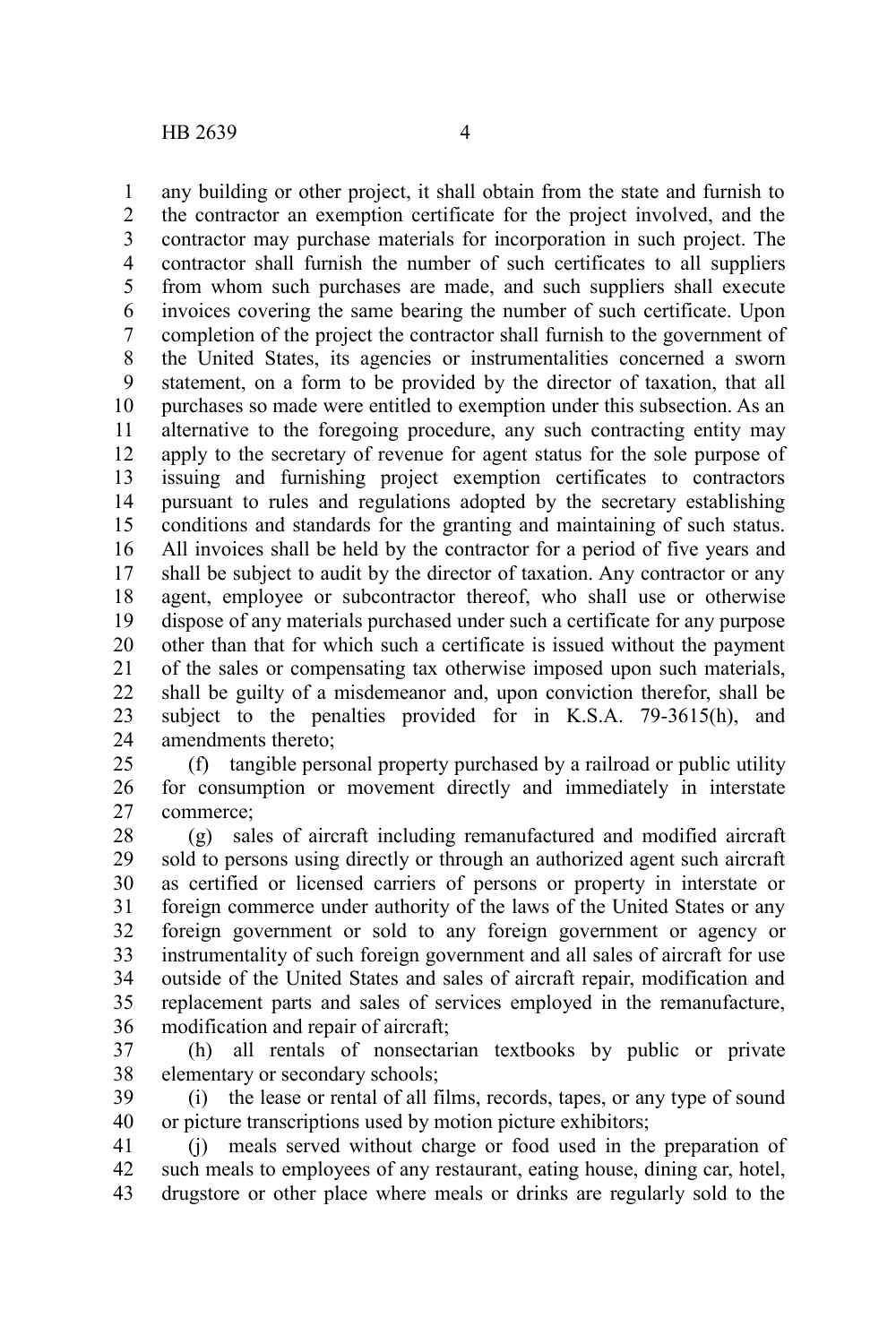public if such employees' duties are related to the furnishing or sale of such meals or drinks; 1 2

(k) any motor vehicle, semitrailer or pole trailer, as such terms are defined by K.S.A. 8-126, and amendments thereto, or aircraft sold and delivered in this state to a bona fide resident of another state, which motor vehicle, semitrailer, pole trailer or aircraft is not to be registered or based in this state and which vehicle, semitrailer, pole trailer or aircraft will not remain in this state more than 10 days; 3 4 5 6 7 8

(l) all isolated or occasional sales of tangible personal property, services, substances or things, except isolated or occasional sale of motor vehicles specifically taxed under the provisions of K.S.A. 79-3603(o), and amendments thereto; 9 10 11 12

(m) all sales of tangible personal property that become an ingredient or component part of tangible personal property or services produced, manufactured or compounded for ultimate sale at retail within or without the state of Kansas; and any such producer, manufacturer or compounder may obtain from the director of taxation and furnish to the supplier an exemption certificate number for tangible personal property for use as an ingredient or component part of the property or services produced, manufactured or compounded; 13 14 15 16 17 18 19 20

(n) all sales of tangible personal property that is consumed in the production, manufacture, processing, mining, drilling, refining or compounding of tangible personal property, the treating of by-products or wastes derived from any such production process, the providing of services or the irrigation of crops for ultimate sale at retail within or without the state of Kansas; and any purchaser of such property may obtain from the director of taxation and furnish to the supplier an exemption certificate number for tangible personal property for consumption in such production, manufacture, processing, mining, drilling, refining, compounding, treating, irrigation and in providing such services; 21 22 23 24 25 26 27 28 29 30 31

(o) all sales of animals, fowl and aquatic plants and animals, the primary purpose of which is use in agriculture or aquaculture, as defined in K.S.A. 47-1901, and amendments thereto, the production of food for human consumption, the production of animal, dairy, poultry or aquatic plant and animal products, fiber or fur, or the production of offspring for use for any such purpose or purposes; 32 33 34 35 36 37

(p) all sales of drugs dispensed pursuant to a prescription order by a licensed practitioner or a mid-level practitioner as defined by K.S.A. 65- 1626, and amendments thereto. As used in this subsection, "drug" means a compound, substance or preparation and any component of a compound, substance or preparation, other than food and food ingredients, dietary supplements or alcoholic beverages, recognized in the official United 38 39 40 41 42 43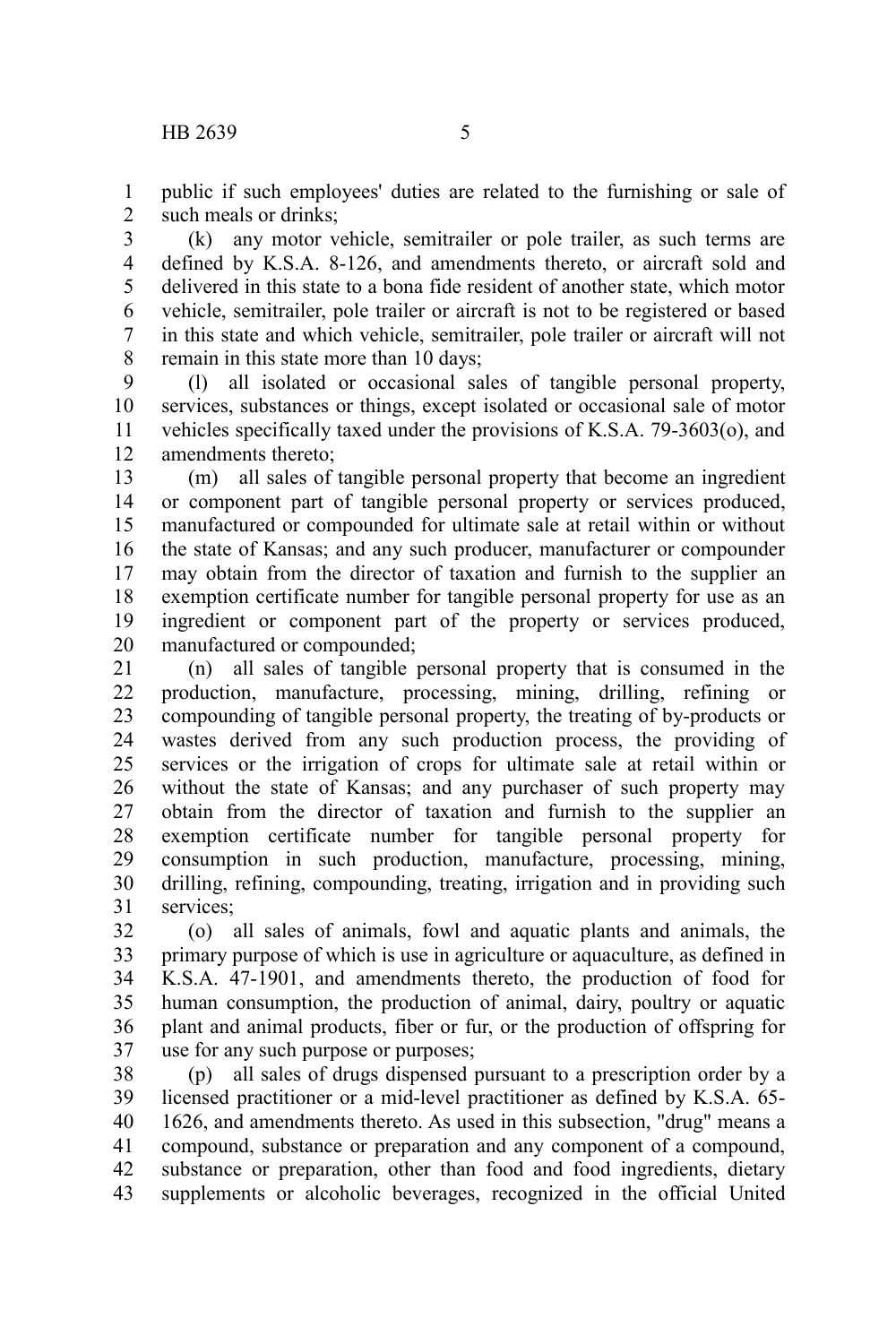States pharmacopeia, official homeopathic pharmacopoeia of the United States or official national formulary, and supplement to any of them, intended for use in the diagnosis, cure, mitigation, treatment or prevention of disease or intended to affect the structure or any function of the body, except that for taxable years commencing after December 31, 2013, this subsection shall not apply to any sales of drugs used in the performance or induction of an abortion, as defined in K.S.A. 65-6701, and amendments thereto; 1 2 3 4 5 6 7 8

(q) all sales of insulin dispensed by a person licensed by the state board of pharmacy to a person for treatment of diabetes at the direction of a person licensed to practice medicine by the state board of healing arts; 9 10 11

(r) all sales of oxygen delivery equipment, kidney dialysis equipment, enteral feeding systems, prosthetic devices and mobility enhancing equipment prescribed in writing by a person licensed to practice the healing arts, dentistry or optometry, and in addition to such sales, all sales of hearing aids, as defined by K.S.A. 74-5807(c), and amendments thereto, and repair and replacement parts therefor, including batteries, by a person licensed in the practice of dispensing and fitting hearing aids pursuant to the provisions of K.S.A. 74-5808, and amendments thereto. For the purposes of this subsection: (1) "Mobility enhancing equipment" means equipment including repair and replacement parts to same, but does not include durable medical equipment, which is primarily and customarily used to provide or increase the ability to move from one place to another and which is appropriate for use either in a home or a motor vehicle; is not generally used by persons with normal mobility; and does not include any motor vehicle or equipment on a motor vehicle normally provided by a motor vehicle manufacturer; and (2) "prosthetic device" means a replacement, corrective or supportive device including repair and replacement parts for same worn on or in the body to artificially replace a missing portion of the body, prevent or correct physical deformity or malfunction or support a weak or deformed portion of the body; 12 13 14 15 16 17 18 19 20 21 22 23 24 25 26 27 28 29 30 31

(s) except as provided in K.S.A. 82a-2101, and amendments thereto, all sales of tangible personal property or services purchased directly or indirectly by a groundwater management district organized or operating under the authority of K.S.A. 82a-1020 et seq., and amendments thereto, by a rural water district organized or operating under the authority of K.S.A. 82a-612, and amendments thereto, or by a water supply district organized or operating under the authority of K.S.A. 19-3501 et seq., 19- 3522 et seq. or 19-3545, and amendments thereto, which property or services are used in the construction activities, operation or maintenance of the district; 32 33 34 35 36 37 38 39 40 41

(t) all sales of farm machinery and equipment or aquaculture machinery and equipment, repair and replacement parts therefor and 42 43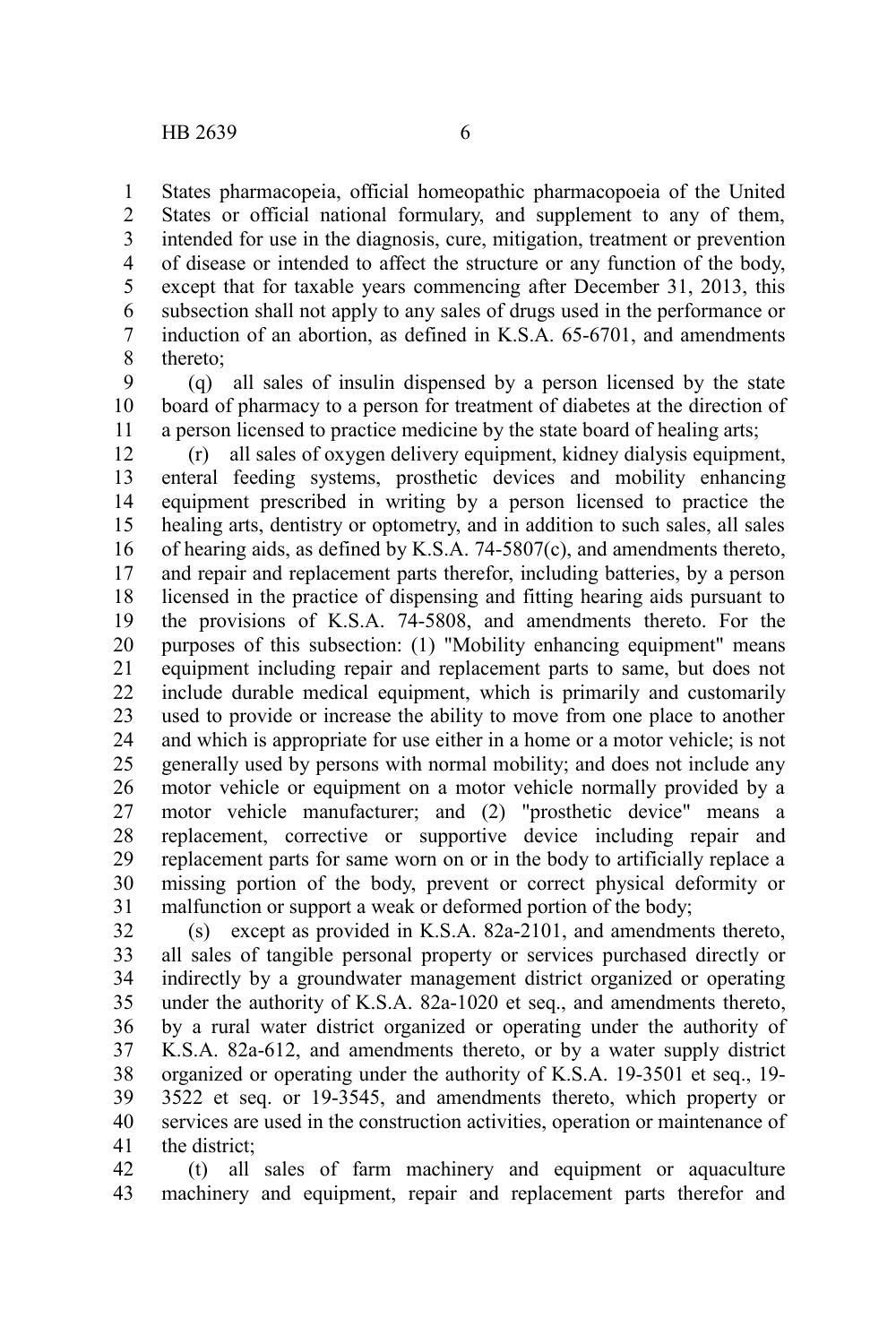services performed in the repair and maintenance of such machinery and equipment. For the purposes of this subsection the term "farm machinery and equipment or aquaculture machinery and equipment" shall include a work-site utility vehicle, as defined in K.S.A. 8-126, and amendments thereto, and is equipped with a bed or cargo box for hauling materials, and shall also include machinery and equipment used in the operation of Christmas tree farming but shall not include any passenger vehicle, truck, truck tractor, trailer, semitrailer or pole trailer, other than a farm trailer, as such terms are defined by K.S.A. 8-126, and amendments thereto. "Farm machinery and equipment" includes precision farming equipment that is portable or is installed or purchased to be installed on farm machinery and equipment. "Precision farming equipment" includes the following items used only in computer-assisted farming, ranching or aquaculture production operations: Soil testing sensors, yield monitors, computers, monitors, software, global positioning and mapping systems, guiding systems, modems, data communications equipment and any necessary mounting hardware, wiring and antennas. Each purchaser of farm machinery and equipment or aquaculture machinery and equipment exempted herein must certify in writing on the copy of the invoice or sales ticket to be retained by the seller that the farm machinery and equipment or aquaculture machinery and equipment purchased will be used only in farming, ranching or aquaculture production. Farming or ranching shall include the operation of a feedlot and farm and ranch work for hire and the operation of a nursery; 1 2 3 4 5 6 7 8 9 10 11 12 13 14 15 16 17 18 19 20 21 22 23 24

(u) all leases or rentals of tangible personal property used as a dwelling if such tangible personal property is leased or rented for a period of more than 28 consecutive days; 25 26 27

(v) all sales of tangible personal property to any contractor for use in preparing meals for delivery to homebound elderly persons over 60 years of age and to homebound disabled persons or to be served at a groupsitting at a location outside of the home to otherwise homebound elderly persons over 60 years of age and to otherwise homebound disabled persons, as all or part of any food service project funded in whole or in part by government or as part of a private nonprofit food service project available to all such elderly or disabled persons residing within an area of service designated by the private nonprofit organization, and all sales of tangible personal property for use in preparing meals for consumption by indigent or homeless individuals whether or not such meals are consumed at a place designated for such purpose, and all sales of food products by or on behalf of any such contractor or organization for any such purpose; 28 29 30 31 32 33 34 35 36 37 38 39 40

(w) all sales of natural gas, electricity, heat and water delivered through mains, lines or pipes: (1) To residential premises for noncommercial use by the occupant of such premises; (2) for agricultural 41 42 43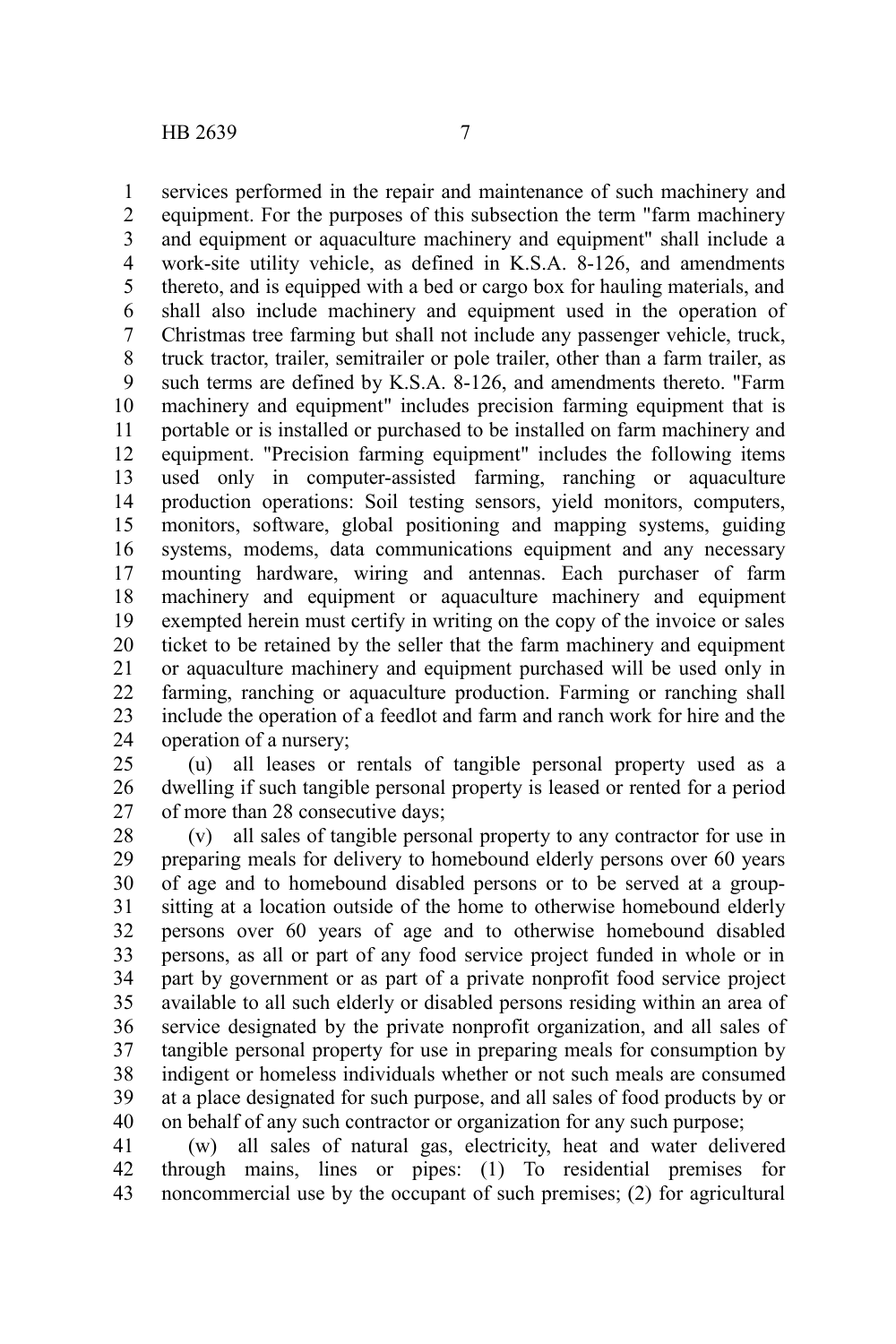use and also, for such use, all sales of propane gas; (3) for use in the severing of oil; and (4) to any property which is exempt from property taxation pursuant to K.S.A. 79-201b, Second through Sixth. As used in this paragraph, "severing" means the same as defined in K.S.A. 79-4216(k), and amendments thereto. For all sales of natural gas, electricity and heat delivered through mains, lines or pipes pursuant to the provisions of subsection  $(w)(1)$  and  $(w)(2)$ , the provisions of this subsection shall expire on December 31, 2005; 1 2 3 4 5 6 7 8

(x) all sales of propane gas, LP-gas, coal, wood and other fuel sources for the production of heat or lighting for noncommercial use of an occupant of residential premises occurring prior to January 1, 2006; 9 10 11

(y) all sales of materials and services used in the repairing, servicing, altering, maintaining, manufacturing, remanufacturing, or modification of railroad rolling stock for use in interstate or foreign commerce under authority of the laws of the United States; 12 13 14 15

(z) all sales of tangible personal property and services purchased directly by a port authority or by a contractor therefor as provided by the provisions of K.S.A. 12-3418, and amendments thereto; 16 17 18

(aa) all sales of materials and services applied to equipment that is transported into the state from without the state for repair, service, alteration, maintenance, remanufacture or modification and that is subsequently transported outside the state for use in the transmission of liquids or natural gas by means of pipeline in interstate or foreign commerce under authority of the laws of the United States; 19 20 21 22 23 24

(bb) all sales of used mobile homes or manufactured homes. As used in this subsection: (1) "Mobile homes" and "manufactured homes" mean the same as defined in K.S.A. 58-4202, and amendments thereto; and (2) "sales of used mobile homes or manufactured homes" means sales other than the original retail sale thereof; 25 26 27 28 29

(cc) all sales of tangible personal property or services purchased prior to January 1, 2012, except as otherwise provided, for the purpose of and in conjunction with constructing, reconstructing, enlarging or remodeling a business or retail business that meets the requirements established in K.S.A. 74-50,115, and amendments thereto, and the sale and installation of machinery and equipment purchased for installation at any such business or retail business, and all sales of tangible personal property or services purchased on or after January 1, 2012, for the purpose of and in conjunction with constructing, reconstructing, enlarging or remodeling a business that meets the requirements established in K.S.A. 74-50,115(e), and amendments thereto, and the sale and installation of machinery and equipment purchased for installation at any such business. When a person shall contract for the construction, reconstruction, enlargement or remodeling of any such business or retail business, such person shall 30 31 32 33 34 35 36 37 38 39 40 41 42 43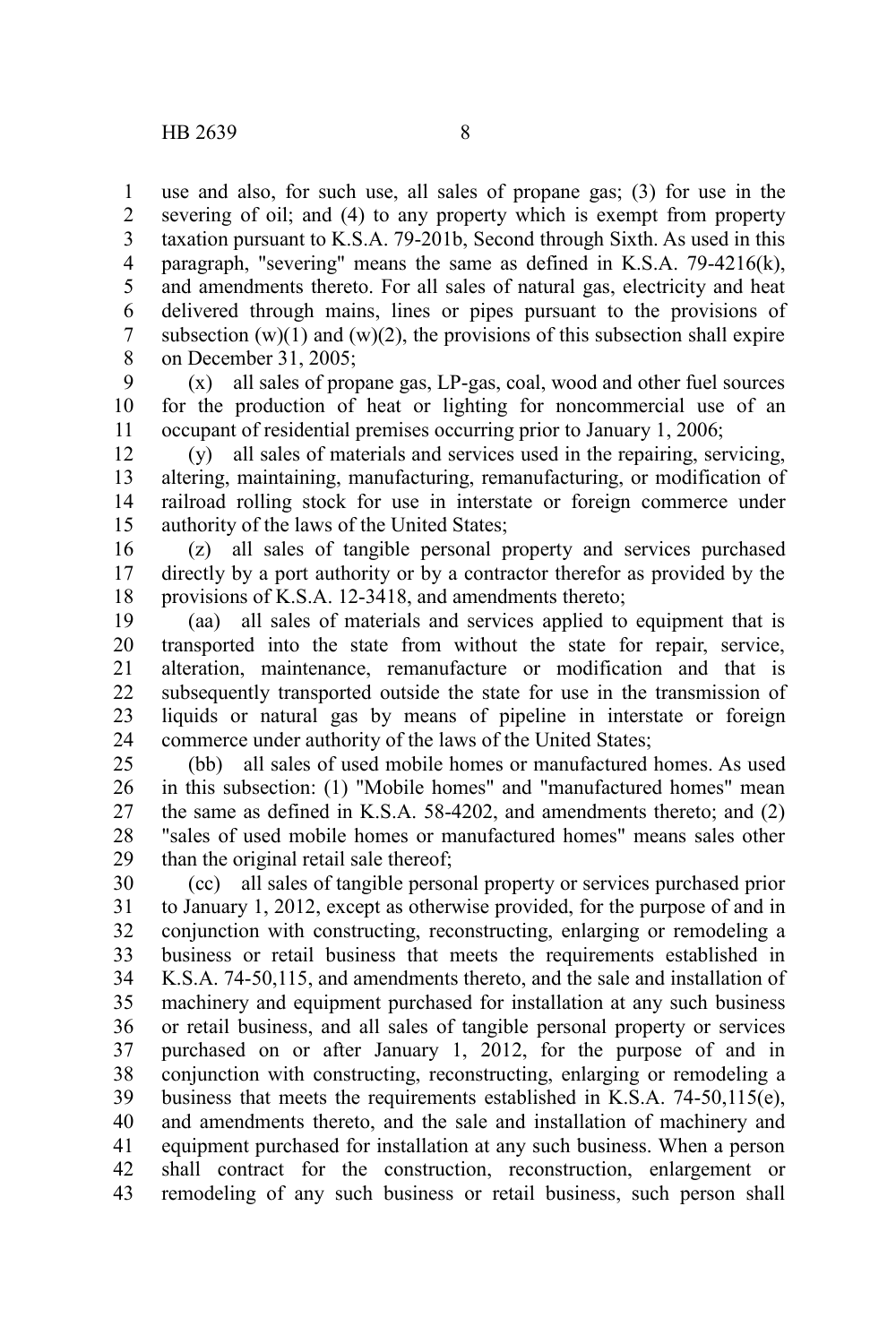obtain from the state and furnish to the contractor an exemption certificate for the project involved, and the contractor may purchase materials, machinery and equipment for incorporation in such project. The contractor shall furnish the number of such certificates to all suppliers from whom such purchases are made, and such suppliers shall execute invoices covering the same bearing the number of such certificate. Upon completion of the project the contractor shall furnish to the owner of the business or retail business a sworn statement, on a form to be provided by the director of taxation, that all purchases so made were entitled to exemption under this subsection. All invoices shall be held by the contractor for a period of five years and shall be subject to audit by the director of taxation. Any contractor or any agent, employee or subcontractor thereof, who shall use or otherwise dispose of any materials, machinery or equipment purchased under such a certificate for any purpose other than that for which such a certificate is issued without the payment of the sales or compensating tax otherwise imposed thereon, shall be guilty of a misdemeanor and, upon conviction therefor, shall be subject to the penalties provided for in K.S.A. 79-3615(h), and amendments thereto. As used in this subsection, "business" and "retail business" mean the same as defined in K.S.A. 74-50,114, and amendments thereto. Project exemption certificates that have been previously issued under this subsection by the department of revenue pursuant to K.S.A. 74-50,115, and amendments thereto, but not including K.S.A. 74-50,115(e), and amendments thereto, prior to January 1, 2012, and have not expired will be effective for the term of the project or two years from the effective date of the certificate, whichever occurs earlier. Project exemption certificates that are submitted to the department of revenue prior to January 1, 2012, and are found to qualify will be issued a project exemption certificate that will be effective for a two-year period or for the term of the project, whichever occurs earlier; 1 2 3 4 5 6 7 8 9 10 11 12 13 14 15 16 17 18 19 20 21 22 23 24 25 26 27 28 29 30

(dd) all sales of tangible personal property purchased with food stamps issued by the United States department of agriculture; 31 32

(ee) all sales of lottery tickets and shares made as part of a lottery operated by the state of Kansas; 33 34

(ff) on and after July 1, 1988, all sales of new mobile homes or manufactured homes to the extent of 40% of the gross receipts, determined without regard to any trade-in allowance, received from such sale. As used in this subsection, "mobile homes" and "manufactured homes" mean the same as defined in K.S.A. 58-4202, and amendments thereto; 35 36 37 38 39

(gg) all sales of tangible personal property purchased in accordance with vouchers issued pursuant to the federal special supplemental food program for women, infants and children; 40 41 42

(hh) all sales of medical supplies and equipment, including durable 43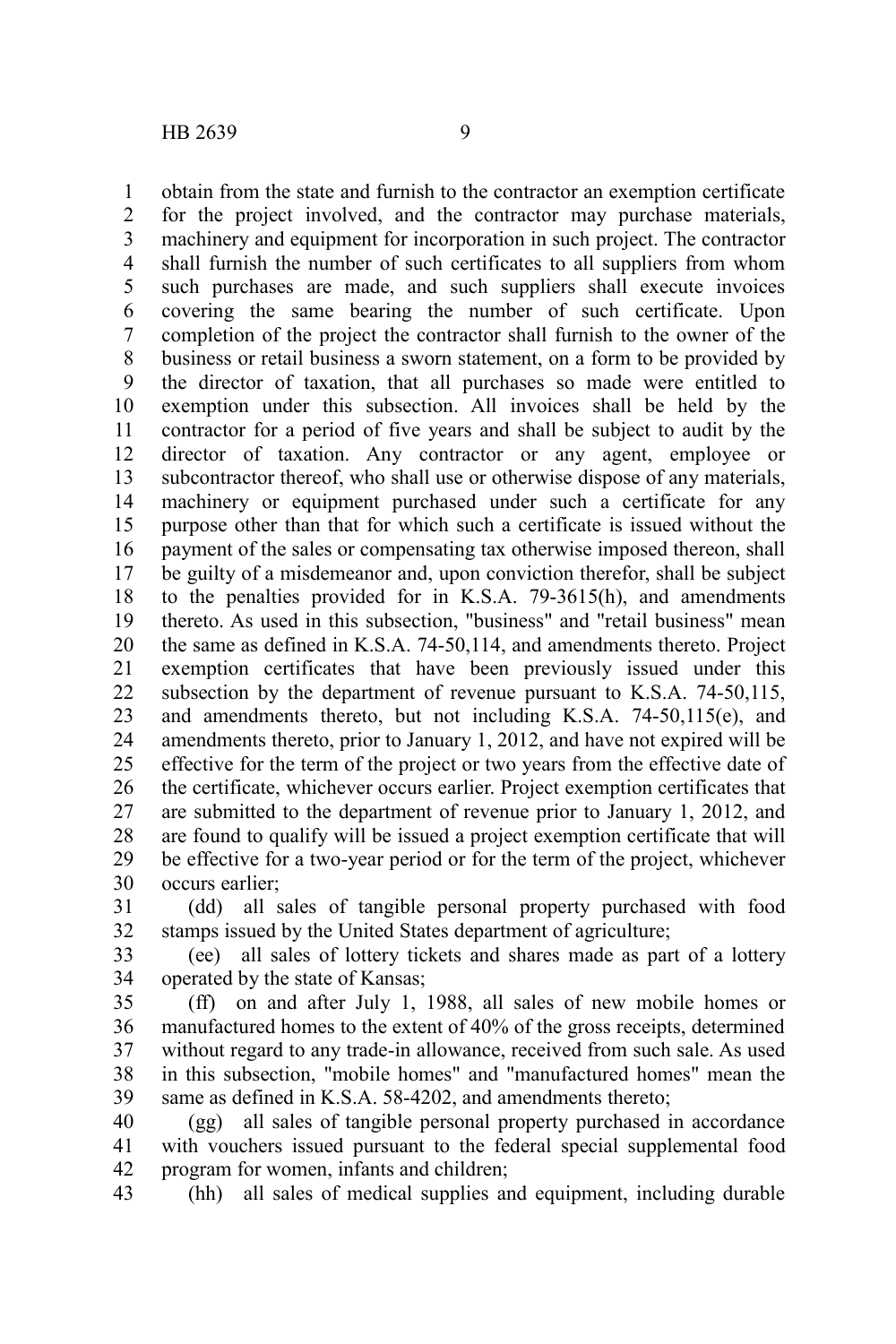medical equipment, purchased directly by a nonprofit skilled nursing home 1

or nonprofit intermediate nursing care home, as defined by K.S.A. 39-923, and amendments thereto, for the purpose of providing medical services to residents thereof. This exemption shall not apply to tangible personal property customarily used for human habitation purposes. As used in this subsection, "durable medical equipment" means equipment including repair and replacement parts for such equipment, that can withstand repeated use, is primarily and customarily used to serve a medical purpose, generally is not useful to a person in the absence of illness or injury and is not worn in or on the body, but does not include mobility enhancing equipment as defined in subsection (r), oxygen delivery equipment, kidney dialysis equipment or enteral feeding systems; 2 3 4 5 6 7 8 9 10 11 12

(ii) all sales of tangible personal property purchased directly by a nonprofit organization for nonsectarian comprehensive multidiscipline youth development programs and activities provided or sponsored by such organization, and all sales of tangible personal property by or on behalf of any such organization. This exemption shall not apply to tangible personal property customarily used for human habitation purposes; 13 14 15 16 17 18

(jj) all sales of tangible personal property or services, including the renting and leasing of tangible personal property, purchased directly on behalf of a community-based facility for people with intellectual disability or mental health center organized pursuant to K.S.A. 19-4001 et seq., and amendments thereto, and licensed in accordance with the provisions of K.S.A. 2019 Supp. 39-2001 et seq., and amendments thereto, and all sales of tangible personal property or services purchased by contractors during the time period from July, 2003, through June, 2006, for the purpose of constructing, equipping, maintaining or furnishing a new facility for a community-based facility for people with intellectual disability or mental health center located in Riverton, Cherokee County, Kansas, that would have been eligible for sales tax exemption pursuant to this subsection if purchased directly by such facility or center. This exemption shall not apply to tangible personal property customarily used for human habitation purposes; 19 20 21 22 23 24 25 26 27 28 29 30 31 32 33

 $(kk)$  (1) (A) all sales of machinery and equipment that are used in this state as an integral or essential part of an integrated production operation by a manufacturing or processing plant or facility; 34 35 36

(B) all sales of installation, repair and maintenance services performed on such machinery and equipment; and 37 38

(C) all sales of repair and replacement parts and accessories purchased for such machinery and equipment. 39 40

41

(2) For purposes of this subsection:

(A) "Integrated production operation" means an integrated series of operations engaged in at a manufacturing or processing plant or facility to 42 43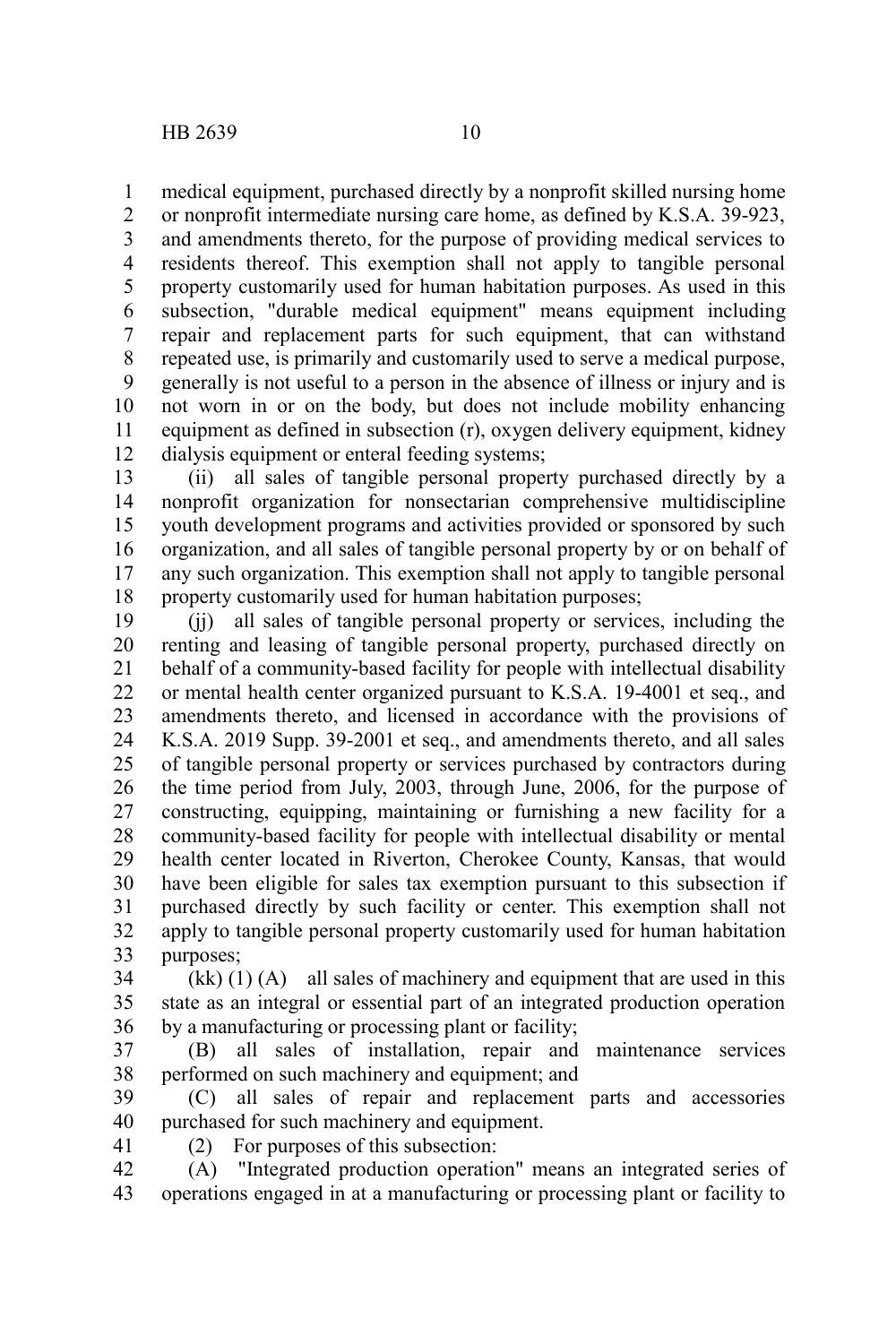process, transform or convert tangible personal property by physical, chemical or other means into a different form, composition or character from that in which it originally existed. Integrated production operations shall include: (i) Production line operations, including packaging operations; (ii) preproduction operations to handle, store and treat raw materials; (iii) post production handling, storage, warehousing and distribution operations; and (iv) waste, pollution and environmental control operations, if any; 1 2 3 4 5 6 7 8

(B) "production line" means the assemblage of machinery and equipment at a manufacturing or processing plant or facility where the actual transformation or processing of tangible personal property occurs; 9 10 11

(C) "manufacturing or processing plant or facility" means a single, fixed location owned or controlled by a manufacturing or processing business that consists of one or more structures or buildings in a contiguous area where integrated production operations are conducted to manufacture or process tangible personal property to be ultimately sold at retail. Such term shall not include any facility primarily operated for the purpose of conveying or assisting in the conveyance of natural gas, electricity, oil or water. A business may operate one or more manufacturing or processing plants or facilities at different locations to manufacture or process a single product of tangible personal property to be ultimately sold at retail; 12 13 14 15 16 17 18 19 20 21 22

(D) "manufacturing or processing business" means a business that utilizes an integrated production operation to manufacture, process, fabricate, finish or assemble items for wholesale and retail distribution as part of what is commonly regarded by the general public as an industrial manufacturing or processing operation or an agricultural commodity processing operation. (i) Industrial manufacturing or processing operations include, by way of illustration but not of limitation, the fabrication of automobiles, airplanes, machinery or transportation equipment, the fabrication of metal, plastic, wood or paper products, electricity power generation, water treatment, petroleum refining, chemical production, wholesale bottling, newspaper printing, ready mixed concrete production, and the remanufacturing of used parts for wholesale or retail sale. Such processing operations shall include operations at an oil well, gas well, mine or other excavation site where the oil, gas, minerals, coal, clay, stone, sand or gravel that has been extracted from the earth is cleaned, separated, crushed, ground, milled, screened, washed or otherwise treated or prepared before its transmission to a refinery or before any other wholesale or retail distribution. (ii) Agricultural commodity processing operations include, by way of illustration but not of limitation, meat packing, poultry slaughtering and dressing, processing and packaging farm and dairy products in sealed containers for wholesale and retail distribution, feed grinding, grain 23 24 25 26 27 28 29 30 31 32 33 34 35 36 37 38 39 40 41 42 43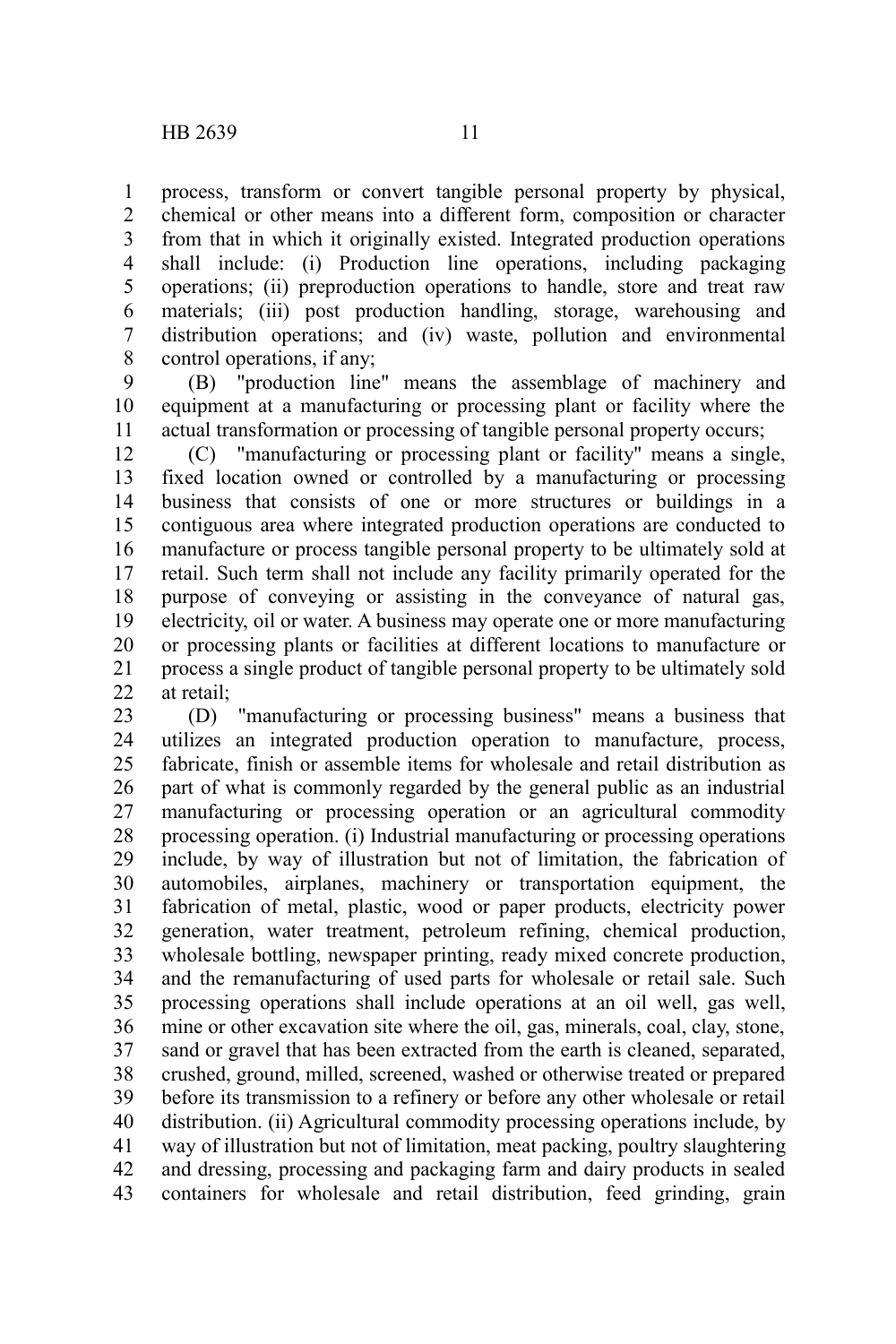milling, frozen food processing, and grain handling, cleaning, blending, fumigation, drying and aeration operations engaged in by grain elevators or other grain storage facilities. (iii) Manufacturing or processing businesses do not include, by way of illustration but not of limitation, nonindustrial businesses whose operations are primarily retail and that produce or process tangible personal property as an incidental part of conducting the retail business, such as retailers who bake, cook or prepare food products in the regular course of their retail trade, grocery stores, meat lockers and meat markets that butcher or dress livestock or poultry in the regular course of their retail trade, contractors who alter, service, repair or improve real property, and retail businesses that clean, service or refurbish and repair tangible personal property for its owner; 1 2 3 4 5 6 7 8 9 10 11 12

(E) "repair and replacement parts and accessories" means all parts and accessories for exempt machinery and equipment, including, but not limited to, dies, jigs, molds, patterns and safety devices that are attached to exempt machinery or that are otherwise used in production, and parts and accessories that require periodic replacement such as belts, drill bits, grinding wheels, grinding balls, cutting bars, saws, refractory brick and other refractory items for exempt kiln equipment used in production operations; 13 14 15 16 17 18 19 20

21

(F) "primary" or "primarily" mean more than 50% of the time.

(3) For purposes of this subsection, machinery and equipment shall be deemed to be used as an integral or essential part of an integrated production operation when used: 22 23 24

(A) To receive, transport, convey, handle, treat or store raw materials in preparation of its placement on the production line; 25 26

(B) to transport, convey, handle or store the property undergoing manufacturing or processing at any point from the beginning of the production line through any warehousing or distribution operation of the final product that occurs at the plant or facility; 27 28 29 30

(C) to act upon, effect, promote or otherwise facilitate a physical change to the property undergoing manufacturing or processing; 31 32

(D) to guide, control or direct the movement of property undergoing manufacturing or processing; 33 34

(E) to test or measure raw materials, the property undergoing manufacturing or processing or the finished product, as a necessary part of the manufacturer's integrated production operations; 35 36 37

(F) to plan, manage, control or record the receipt and flow of inventories of raw materials, consumables and component parts, the flow of the property undergoing manufacturing or processing and the management of inventories of the finished product; 38 39 40 41

(G) to produce energy for, lubricate, control the operating of or otherwise enable the functioning of other production machinery and 42 43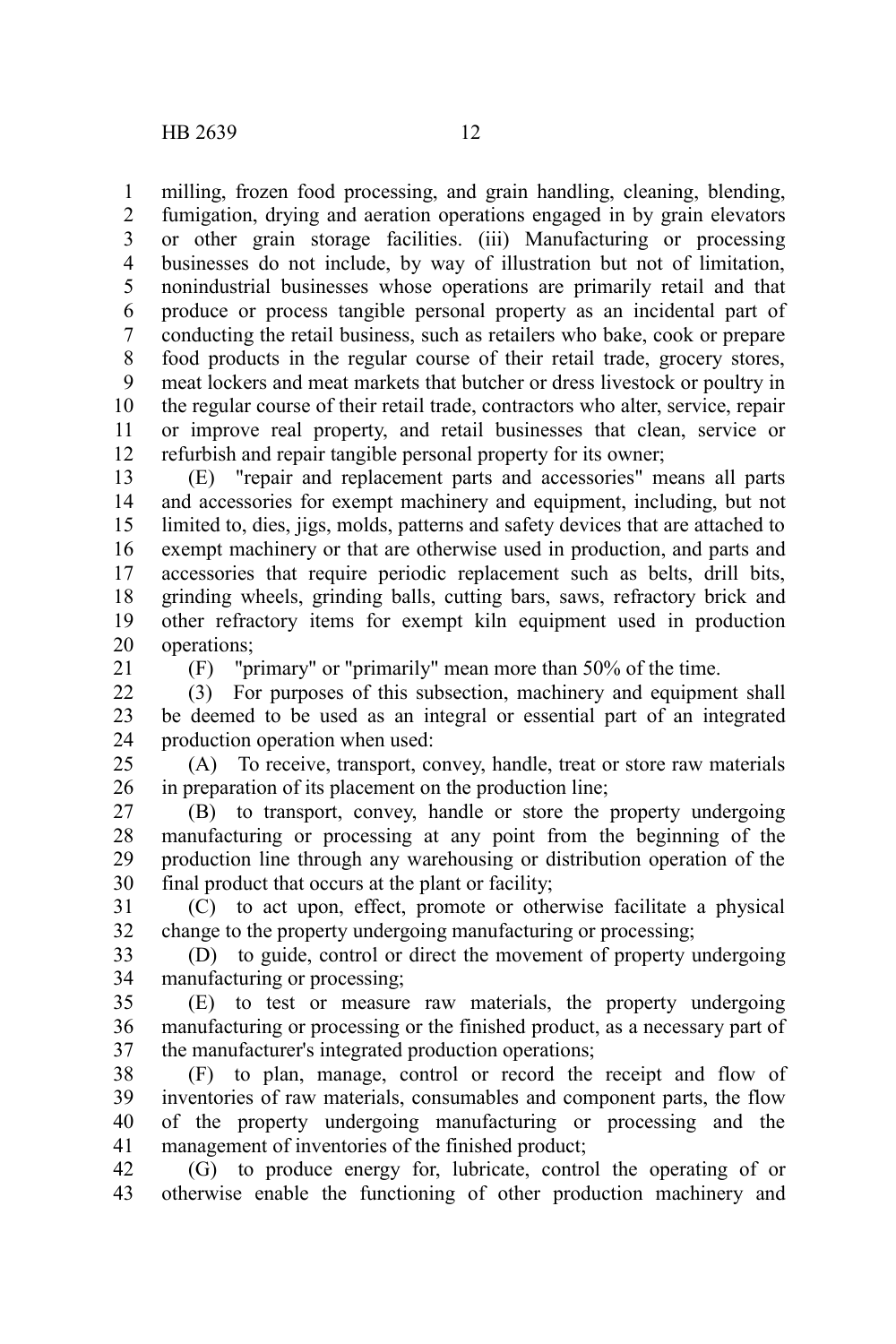equipment and the continuation of production operations; 1

(H) to package the property being manufactured or processed in a container or wrapping in which such property is normally sold or transported; 2 3 4

(I) to transmit or transport electricity, coke, gas, water, steam or similar substances used in production operations from the point of generation, if produced by the manufacturer or processor at the plant site, to that manufacturer's production operation; or, if purchased or delivered from off-site, from the point where the substance enters the site of the plant or facility to that manufacturer's production operations; 5 6 7 8 9 10

(J) to cool, heat, filter, refine or otherwise treat water, steam, acid, oil, solvents or other substances that are used in production operations; 11 12

(K) to provide and control an environment required to maintain certain levels of air quality, humidity or temperature in special and limited areas of the plant or facility, where such regulation of temperature or humidity is part of and essential to the production process; 13 14 15 16

(L) to treat, transport or store waste or other byproducts of production operations at the plant or facility; or 17 18

(M) to control pollution at the plant or facility where the pollution is produced by the manufacturing or processing operation. 19 20

(4) The following machinery, equipment and materials shall be deemed to be exempt even though it may not otherwise qualify as machinery and equipment used as an integral or essential part of an integrated production operation: (A) Computers and related peripheral equipment that are utilized by a manufacturing or processing business for engineering of the finished product or for research and development or product design; (B) machinery and equipment that is utilized by a manufacturing or processing business to manufacture or rebuild tangible personal property that is used in manufacturing or processing operations, including tools, dies, molds, forms and other parts of qualifying machinery and equipment; (C) portable plants for aggregate concrete, bulk cement and asphalt including cement mixing drums to be attached to a motor vehicle; (D) industrial fixtures, devices, support facilities and special foundations necessary for manufacturing and production operations, and materials and other tangible personal property sold for the purpose of fabricating such fixtures, devices, facilities and foundations. An exemption certificate for such purchases shall be signed by the manufacturer or processor. If the fabricator purchases such material, the fabricator shall also sign the exemption certificate; (E) a manufacturing or processing business' laboratory equipment that is not located at the plant or facility, but that would otherwise qualify for exemption under subsection  $(3)(E)$ ; (F) all machinery and equipment used in surface mining activities as described in K.S.A. 49-601 et seq., and amendments thereto, beginning 21 22 23 24 25 26 27 28 29 30 31 32 33 34 35 36 37 38 39 40 41 42 43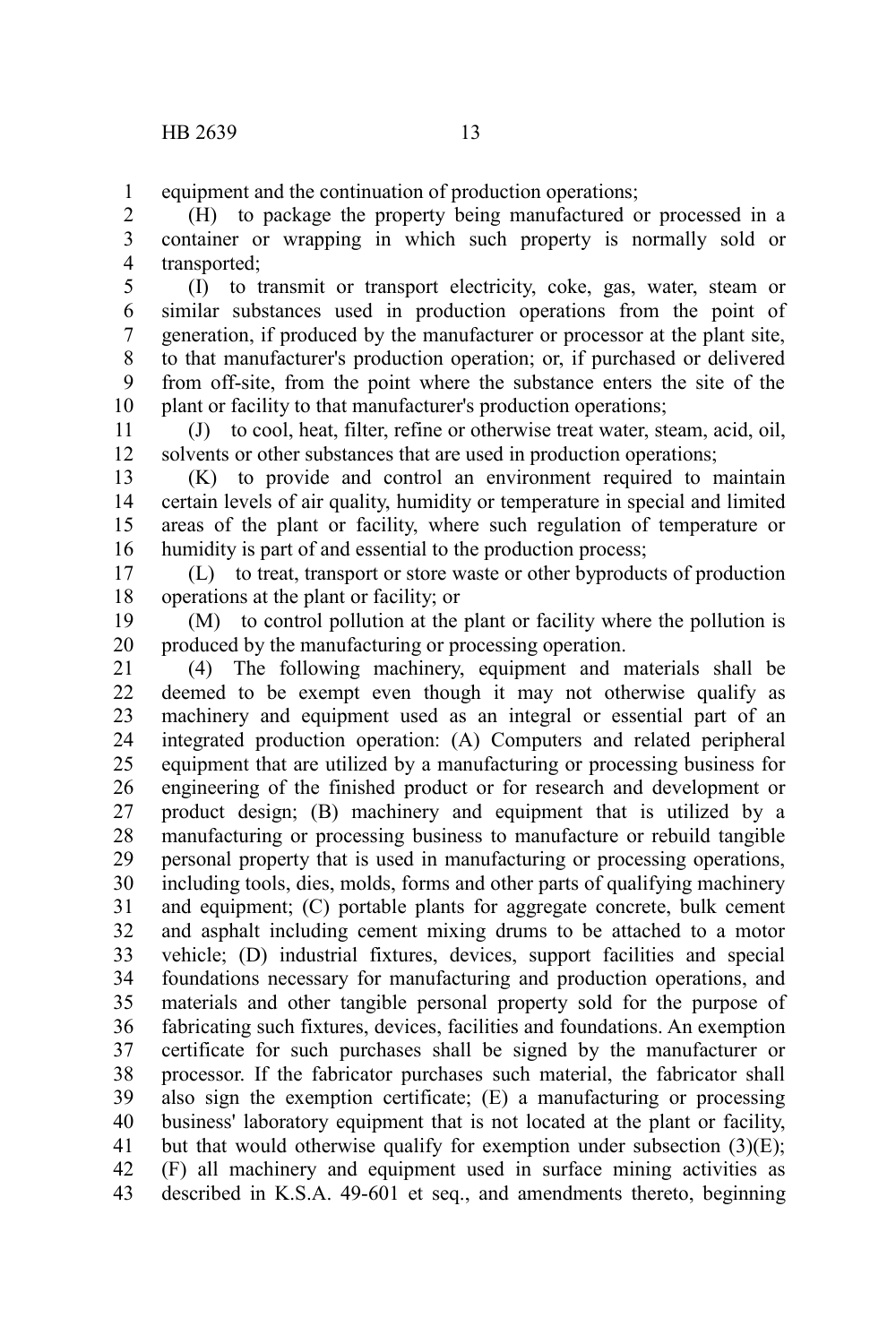from the time a reclamation plan is filed to the acceptance of the completed final site reclamation. 1 2

(5) "Machinery and equipment used as an integral or essential part of an integrated production operation" shall not include: 3 4

(A) Machinery and equipment used for nonproduction purposes, including, but not limited to, machinery and equipment used for plant security, fire prevention, first aid, accounting, administration, record keeping, advertising, marketing, sales or other related activities, plant cleaning, plant communications and employee work scheduling; 5 6 7 8 9

(B) machinery, equipment and tools used primarily in maintaining and repairing any type of machinery and equipment or the building and plant; 10 11 12

(C) transportation, transmission and distribution equipment not primarily used in a production, warehousing or material handling operation at the plant or facility, including the means of conveyance of natural gas, electricity, oil or water, and equipment related thereto, located outside the plant or facility; 13 14 15 16 17

(D) office machines and equipment including computers and related peripheral equipment not used directly and primarily to control or measure the manufacturing process; 18 19 20

21

(E) furniture and other furnishings;

(F) buildings, other than exempt machinery and equipment that is permanently affixed to or becomes a physical part of the building, and any other part of real estate that is not otherwise exempt;  $22$ 23 24

(G) building fixtures that are not integral to the manufacturing operation, such as utility systems for heating, ventilation, air conditioning, communications, plumbing or electrical; 25 26 27

(H) machinery and equipment used for general plant heating, cooling and lighting; 28 29

(I) motor vehicles that are registered for operation on public highways; or 30 31

(J) employee apparel, except safety and protective apparel that is purchased by an employer and furnished gratuitously to employees who are involved in production or research activities. 32 33 34

(6) Subsections (3) and (5) shall not be construed as exclusive listings of the machinery and equipment that qualify or do not qualify as an integral or essential part of an integrated production operation. When machinery or equipment is used as an integral or essential part of production operations part of the time and for nonproduction purposes at other times, the primary use of the machinery or equipment shall determine whether or not such machinery or equipment qualifies for exemption. 35 36 37 38 39 40 41 42

43

(7) The secretary of revenue shall adopt rules and regulations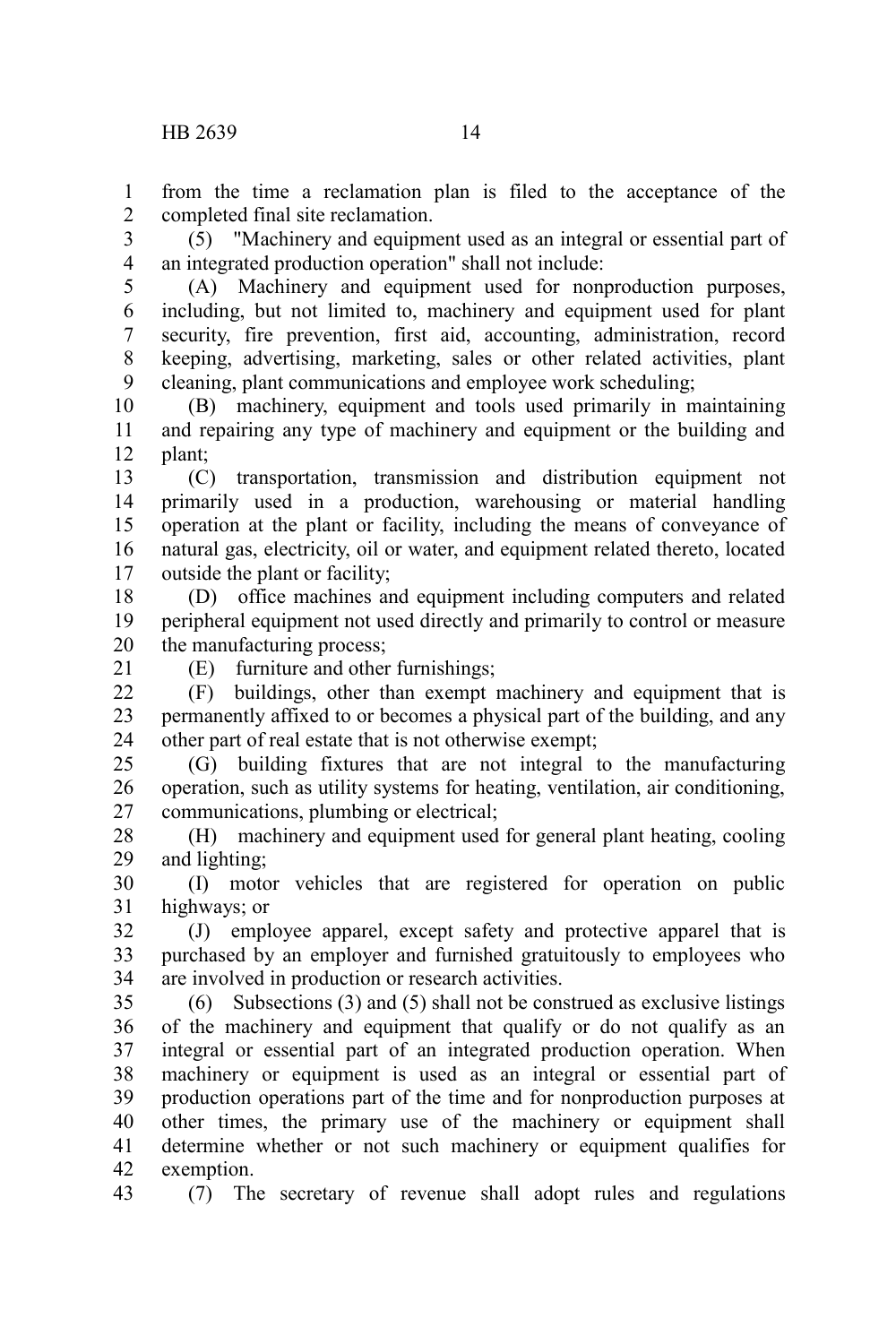necessary to administer the provisions of this subsection; 1

(ll) all sales of educational materials purchased for distribution to the public at no charge by a nonprofit corporation organized for the purpose of encouraging, fostering and conducting programs for the improvement of public health, except that for taxable years commencing after December 31, 2013, this subsection shall not apply to any sales of such materials purchased by a nonprofit corporation which performs any abortion, as defined in K.S.A. 65-6701, and amendments thereto; 2 3 4 5 6 7 8

(mm) all sales of seeds and tree seedlings; fertilizers, insecticides, herbicides, germicides, pesticides and fungicides; and services, purchased and used for the purpose of producing plants in order to prevent soil erosion on land devoted to agricultural use; 9 10 11 12

(nn) except as otherwise provided in this act, all sales of services rendered by an advertising agency or licensed broadcast station or any member, agent or employee thereof; 13 14 15

(oo) all sales of tangible personal property purchased by a community action group or agency for the exclusive purpose of repairing or weatherizing housing occupied by low-income individuals; 16 17 18

(pp) all sales of drill bits and explosives actually utilized in the exploration and production of oil or gas; 19 20

(qq) all sales of tangible personal property and services purchased by a nonprofit museum or historical society or any combination thereof, including a nonprofit organization that is organized for the purpose of stimulating public interest in the exploration of space by providing educational information, exhibits and experiences, that is exempt from federal income taxation pursuant to section  $501(c)(3)$  of the federal internal revenue code of 1986; 21 22 23 24 25 26 27

(rr) all sales of tangible personal property that will admit the purchaser thereof to any annual event sponsored by a nonprofit organization that is exempt from federal income taxation pursuant to section 501(c)(3) of the federal internal revenue code of 1986, except that for taxable years commencing after December 31, 2013, this subsection shall not apply to any sales of such tangible personal property purchased by a nonprofit organization which performs any abortion, as defined in K.S.A. 65-6701, and amendments thereto; 28 29 30 31 32 33 34 35

(ss) all sales of tangible personal property and services purchased by a public broadcasting station licensed by the federal communications commission as a noncommercial educational television or radio station; 36 37 38

(tt) all sales of tangible personal property and services purchased by or on behalf of a not-for-profit corporation that is exempt from federal income taxation pursuant to section  $501(c)(3)$  of the federal internal revenue code of 1986, for the sole purpose of constructing a Kansas Korean War memorial; 39 40 41 42 43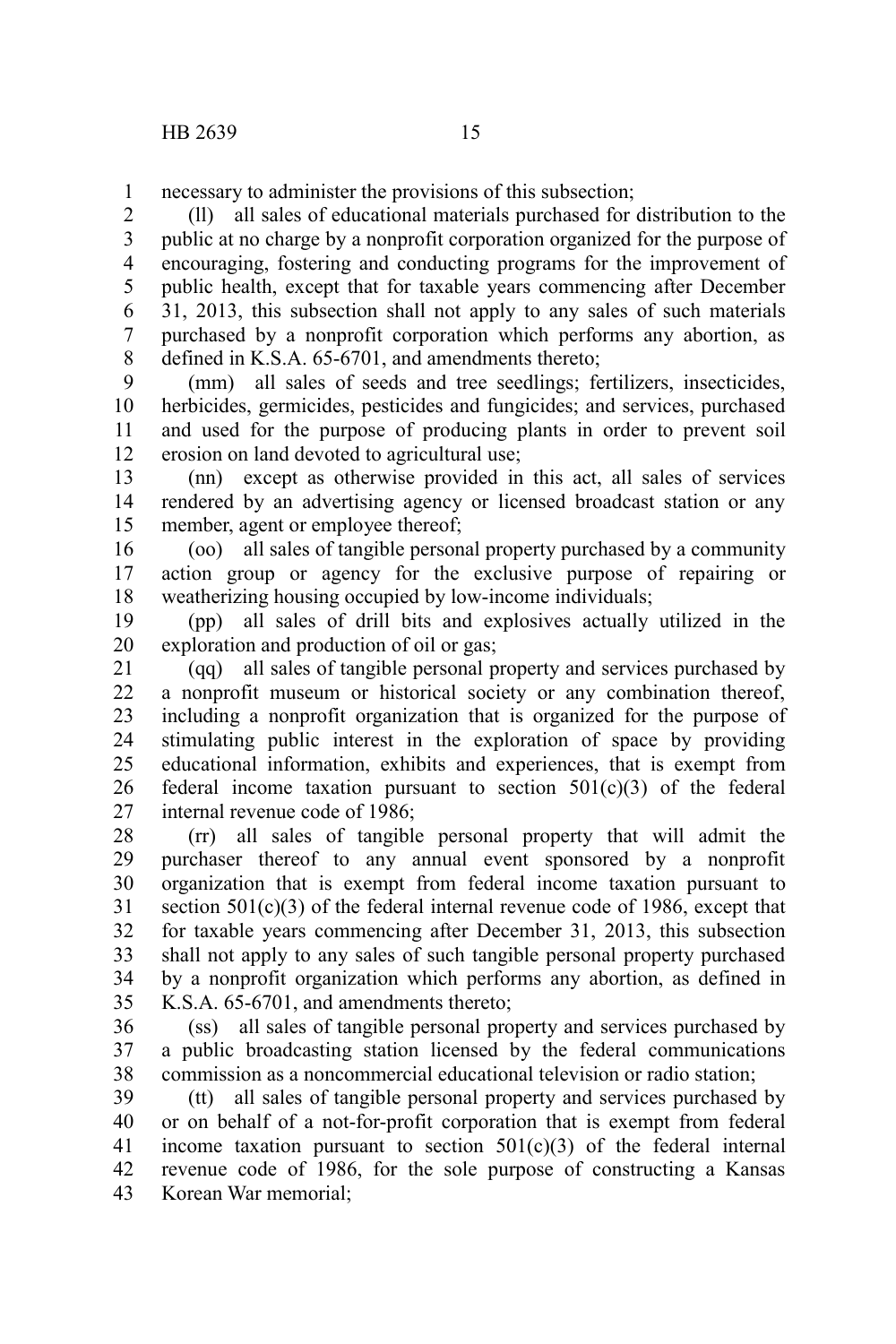(uu) all sales of tangible personal property and services purchased by or on behalf of any rural volunteer fire-fighting organization for use exclusively in the performance of its duties and functions; 1 2 3

(vv) all sales of tangible personal property purchased by any of the following organizations that are exempt from federal income taxation pursuant to section  $501(c)(3)$  of the federal internal revenue code of 1986, for the following purposes, and all sales of any such property by or on behalf of any such organization for any such purpose: 4 5 6 7 8

(1) The American heart association, Kansas affiliate, inc. for the purposes of providing education, training, certification in emergency cardiac care, research and other related services to reduce disability and death from cardiovascular diseases and stroke; 9 10 11 12

(2) the Kansas alliance for the mentally ill, inc. for the purpose of advocacy for persons with mental illness and to education, research and support for their families; 13 14 15

(3) the Kansas mental illness awareness council for the purposes of advocacy for persons who are mentally ill and for education, research and support for them and their families; 16 17 18

(4) the American diabetes association Kansas affiliate, inc. for the purpose of eliminating diabetes through medical research, public education focusing on disease prevention and education, patient education including information on coping with diabetes, and professional education and training; 19 20 21 22 23

(5) the American lung association of Kansas, inc. for the purpose of eliminating all lung diseases through medical research, public education including information on coping with lung diseases, professional education and training related to lung disease and other related services to reduce the incidence of disability and death due to lung disease; 24 25 26 27 28

(6) the Kansas chapters of the Alzheimer's disease and related disorders association, inc. for the purpose of providing assistance and support to persons in Kansas with Alzheimer's disease, and their families and caregivers; 29 30 31 32

(7) the Kansas chapters of the Parkinson's disease association for the purpose of eliminating Parkinson's disease through medical research and public and professional education related to such disease; 33 34 35

(8) the national kidney foundation of Kansas and western Missouri for the purpose of eliminating kidney disease through medical research and public and private education related to such disease; 36 37 38

(9) the heartstrings community foundation for the purpose of providing training, employment and activities for adults with developmental disabilities; 39 40 41

(10) the cystic fibrosis foundation, heart of America chapter, for the purposes of assuring the development of the means to cure and control 42 43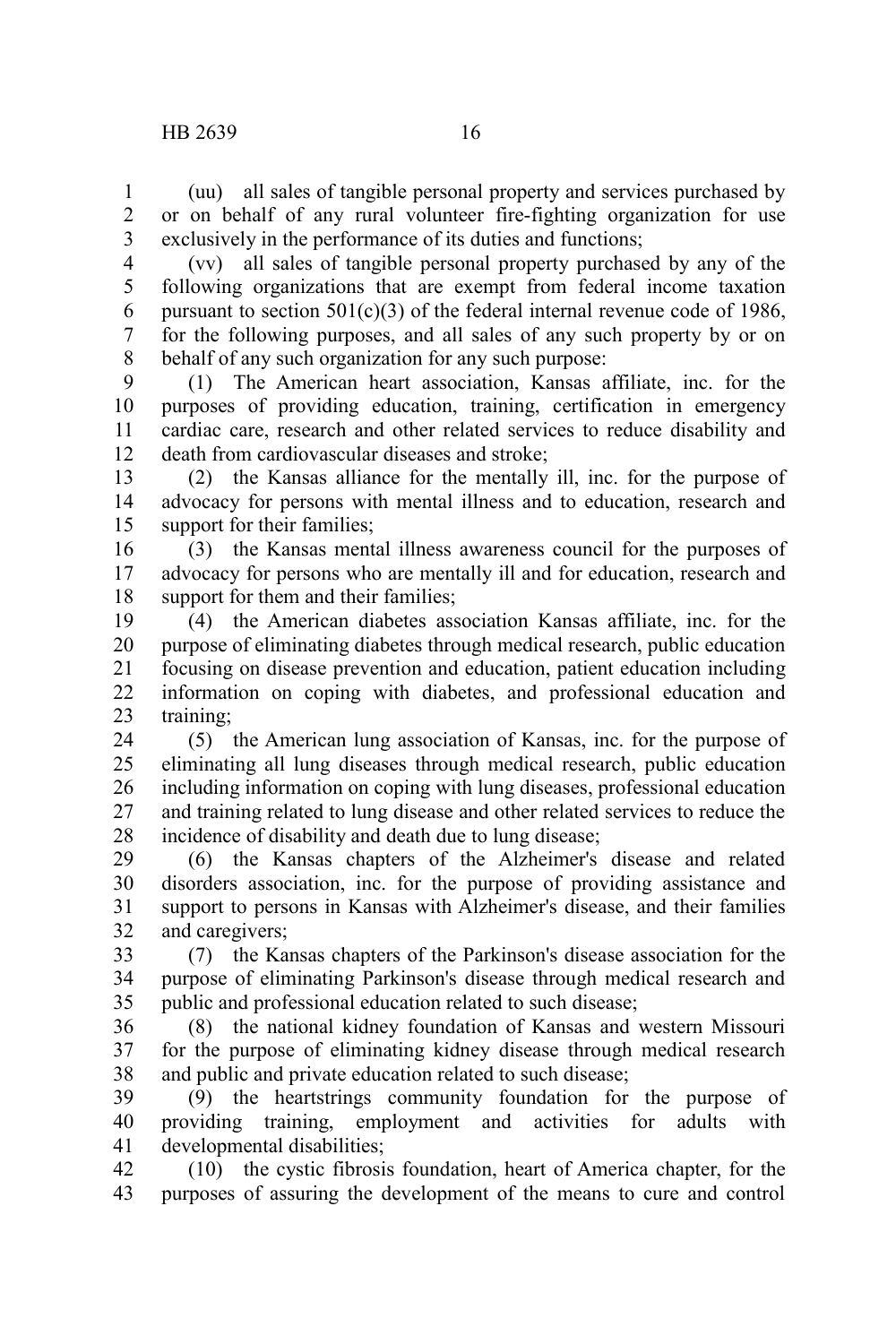cystic fibrosis and improving the quality of life for those with the disease; 1

(11) the spina bifida association of Kansas for the purpose of providing financial, educational and practical aid to families and individuals with spina bifida. Such aid includes, but is not limited to, funding for medical devices, counseling and medical educational opportunities; 2 3 4 5 6

(12) the CHWC, Inc., for the purpose of rebuilding urban core neighborhoods through the construction of new homes, acquiring and renovating existing homes and other related activities, and promoting economic development in such neighborhoods; 7 8 9 10

(13) the cross-lines cooperative council for the purpose of providing social services to low income individuals and families; 11 12

(14) the dreams work, inc., for the purpose of providing young adult day services to individuals with developmental disabilities and assisting families in avoiding institutional or nursing home care for a developmentally disabled member of their family; 13 14 15 16

(15) the KSDS, Inc., for the purpose of promoting the independence and inclusion of people with disabilities as fully participating and contributing members of their communities and society through the training and providing of guide and service dogs to people with disabilities, and providing disability education and awareness to the general public; 17 18 19 20 21 22

(16) the lyme association of greater Kansas City, Inc., for the purpose of providing support to persons with lyme disease and public education relating to the prevention, treatment and cure of lyme disease; 23 24 25

(17) the dream factory, inc., for the purpose of granting the dreams of children with critical and chronic illnesses; 26 27

(18) the Ottawa Suzuki strings, inc., for the purpose of providing students and families with education and resources necessary to enable each child to develop fine character and musical ability to the fullest potential; 28 29 30 31

(19) the international association of lions clubs for the purpose of creating and fostering a spirit of understanding among all people for humanitarian needs by providing voluntary services through community involvement and international cooperation; 32 33 34 35

(20) the Johnson county young matrons, inc., for the purpose of promoting a positive future for members of the community through volunteerism, financial support and education through the efforts of an all volunteer organization; 36 37 38 39

(21) the American cancer society, inc., for the purpose of eliminating cancer as a major health problem by preventing cancer, saving lives and diminishing suffering from cancer, through research, education, advocacy and service; 40 41 42 43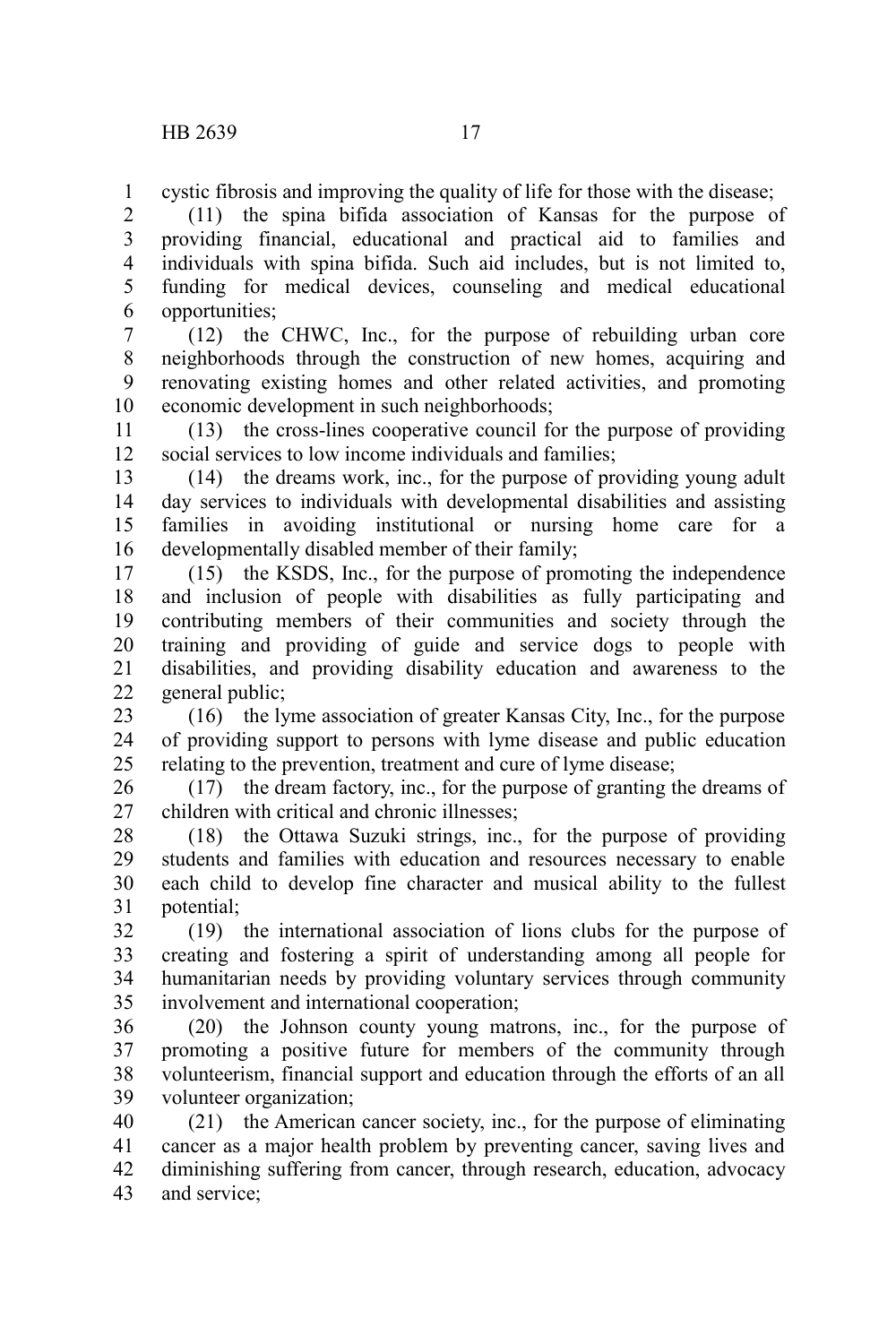(22) the community services of Shawnee, inc., for the purpose of providing food and clothing to those in need; 1 2

- (23) the angel babies association, for the purpose of providing assistance, support and items of necessity to teenage mothers and their babies; and 3 4 5
- (24) the Kansas fairgrounds foundation for the purpose of the preservation, renovation and beautification of the Kansas state fairgrounds; 6 7

(ww) all sales of tangible personal property purchased by the habitat for humanity for the exclusive use of being incorporated within a housing project constructed by such organization; 8 9 10

(xx) all sales of tangible personal property and services purchased by a nonprofit zoo that is exempt from federal income taxation pursuant to section 501(c)(3) of the federal internal revenue code of 1986, or on behalf of such zoo by an entity itself exempt from federal income taxation pursuant to section  $501(c)(3)$  of the federal internal revenue code of 1986 contracted with to operate such zoo and all sales of tangible personal property or services purchased by a contractor for the purpose of constructing, equipping, reconstructing, maintaining, repairing, enlarging, furnishing or remodeling facilities for any nonprofit zoo that would be exempt from taxation under the provisions of this section if purchased directly by such nonprofit zoo or the entity operating such zoo. Nothing in this subsection shall be deemed to exempt the purchase of any construction machinery, equipment or tools used in the constructing, equipping, reconstructing, maintaining, repairing, enlarging, furnishing or remodeling facilities for any nonprofit zoo. When any nonprofit zoo shall contract for the purpose of constructing, equipping, reconstructing, maintaining, repairing, enlarging, furnishing or remodeling facilities, it shall obtain from the state and furnish to the contractor an exemption certificate for the project involved, and the contractor may purchase materials for incorporation in such project. The contractor shall furnish the number of such certificate to all suppliers from whom such purchases are made, and such suppliers shall execute invoices covering the same bearing the number of such certificate. Upon completion of the project the contractor shall furnish to the nonprofit zoo concerned a sworn statement, on a form to be provided by the director of taxation, that all purchases so made were entitled to exemption under this subsection. All invoices shall be held by the contractor for a period of five years and shall be subject to audit by the director of taxation. If any materials purchased under such a certificate are found not to have been incorporated in the building or other project or not to have been returned for credit or the sales or compensating tax otherwise imposed upon such materials that will not be so incorporated in the building or other project reported and paid by such contractor to the director of taxation not later than the  $20<sup>th</sup>$  day of the month following the 11 12 13 14 15 16 17 18 19 20 21 22 23 24 25 26 27 28 29 30 31 32 33 34 35 36 37 38 39 40 41 42 43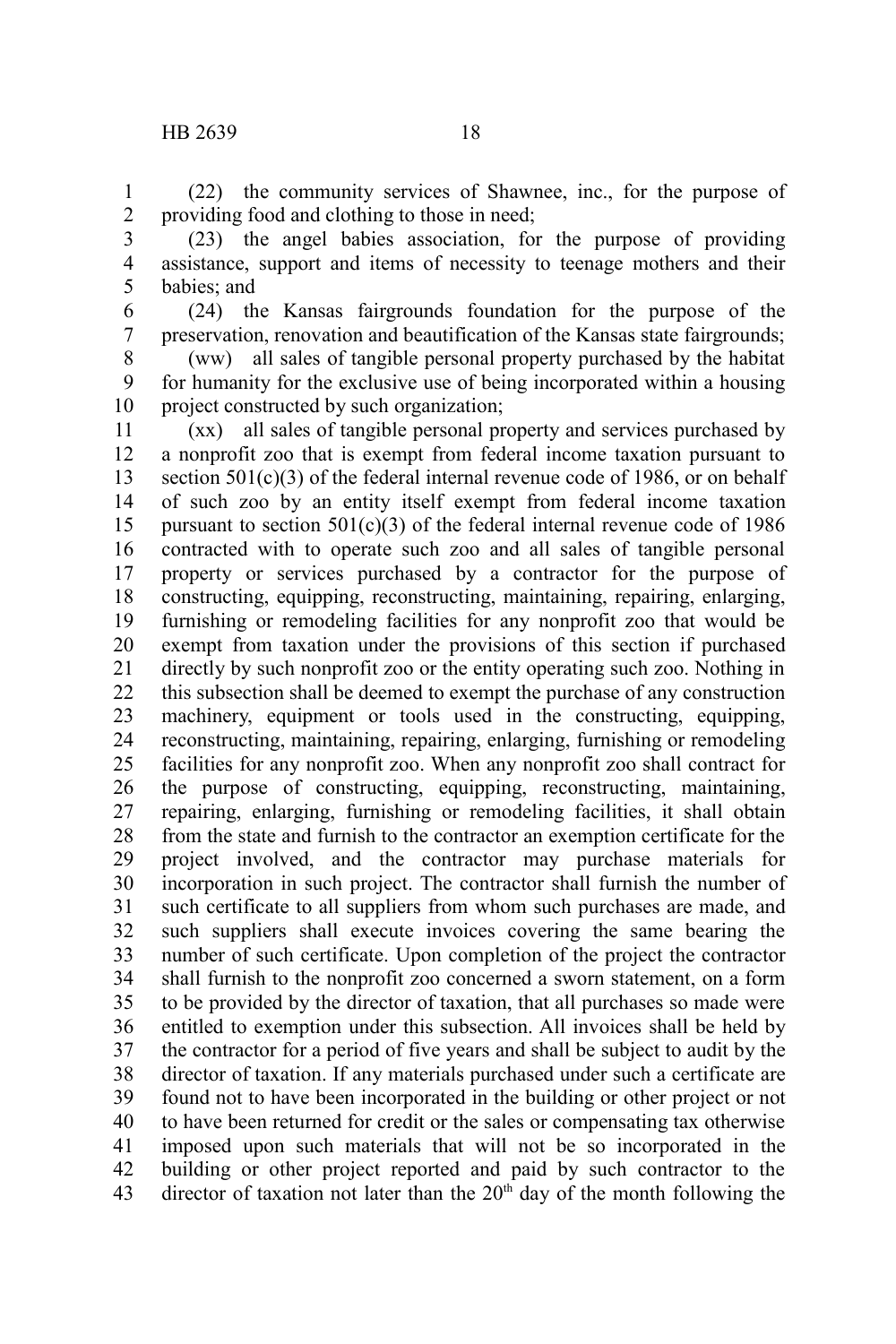close of the month in which it shall be determined that such materials will not be used for the purpose for which such certificate was issued, the nonprofit zoo concerned shall be liable for tax on all materials purchased for the project, and upon payment thereof it may recover the same from the contractor together with reasonable attorney fees. Any contractor or any agent, employee or subcontractor thereof, who shall use or otherwise dispose of any materials purchased under such a certificate for any purpose other than that for which such a certificate is issued without the payment of the sales or compensating tax otherwise imposed upon such materials, shall be guilty of a misdemeanor and, upon conviction therefor, shall be subject to the penalties provided for in K.S.A. 79-3615(h), and amendments thereto; 1 2 3 4 5 6 7 8 9 10 11 12

(yy) all sales of tangible personal property and services purchased by a parent-teacher association or organization, and all sales of tangible personal property by or on behalf of such association or organization; 13 14 15

(zz) all sales of machinery and equipment purchased by over-the-air, free access radio or television station that is used directly and primarily for the purpose of producing a broadcast signal or is such that the failure of the machinery or equipment to operate would cause broadcasting to cease. For purposes of this subsection, machinery and equipment shall include, but not be limited to, that required by rules and regulations of the federal communications commission, and all sales of electricity which are essential or necessary for the purpose of producing a broadcast signal or is such that the failure of the electricity would cause broadcasting to cease; 16 17 18 19 20 21 22 23 24

(aaa) all sales of tangible personal property and services purchased by a religious organization that is exempt from federal income taxation pursuant to section  $501(c)(3)$  of the federal internal revenue code, and used exclusively for religious purposes, and all sales of tangible personal property or services purchased by a contractor for the purpose of constructing, equipping, reconstructing, maintaining, repairing, enlarging, furnishing or remodeling facilities for any such organization that would be exempt from taxation under the provisions of this section if purchased directly by such organization. Nothing in this subsection shall be deemed to exempt the purchase of any construction machinery, equipment or tools used in the constructing, equipping, reconstructing, maintaining, repairing, enlarging, furnishing or remodeling facilities for any such organization. When any such organization shall contract for the purpose of constructing, equipping, reconstructing, maintaining, repairing, enlarging, furnishing or remodeling facilities, it shall obtain from the state and furnish to the contractor an exemption certificate for the project involved, and the contractor may purchase materials for incorporation in such project. The contractor shall furnish the number of such certificate to all suppliers from whom such purchases are made, and such suppliers shall execute invoices 25 26 27 28 29 30 31 32 33 34 35 36 37 38 39 40 41 42 43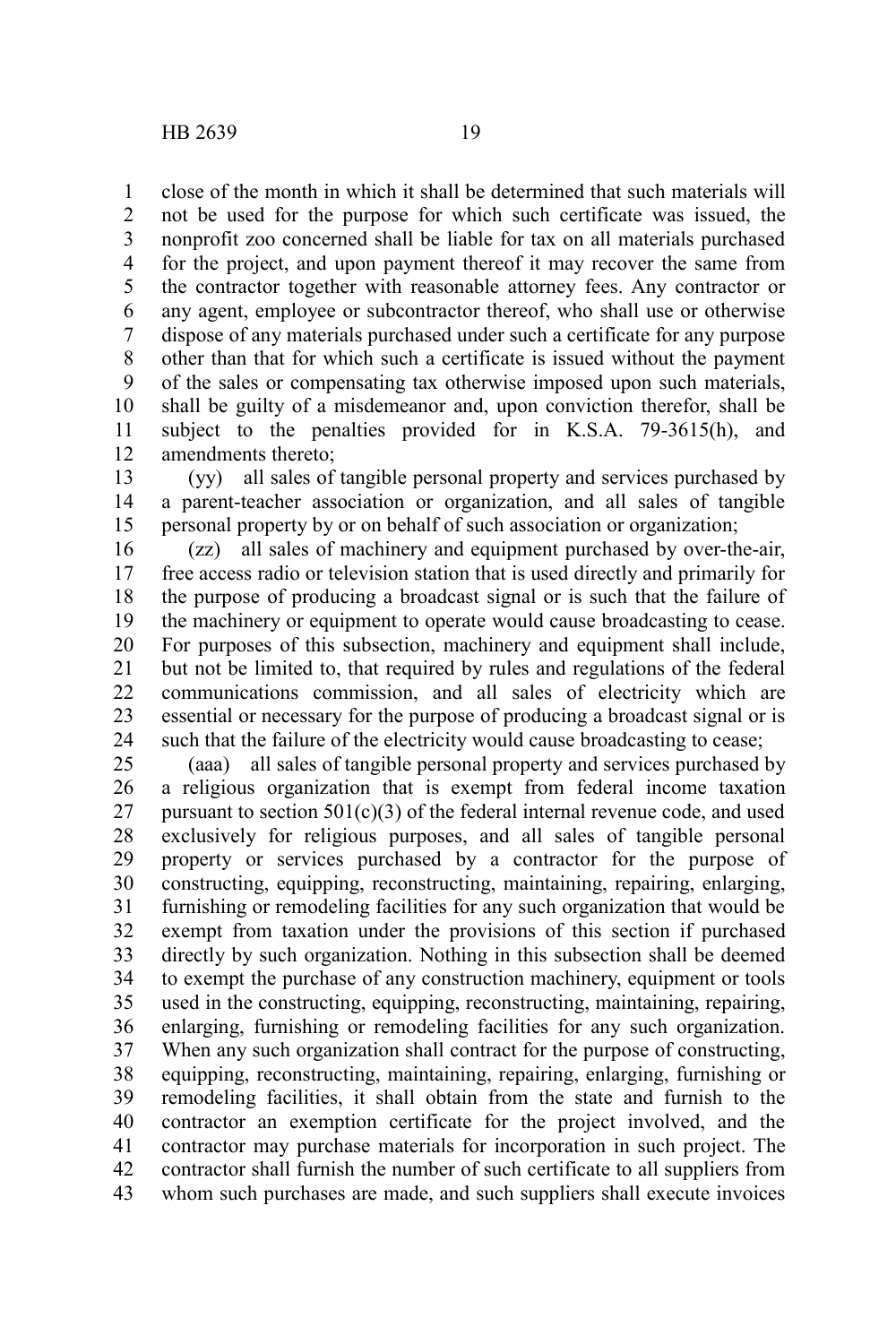covering the same bearing the number of such certificate. Upon completion of the project the contractor shall furnish to such organization concerned a sworn statement, on a form to be provided by the director of taxation, that all purchases so made were entitled to exemption under this subsection. All invoices shall be held by the contractor for a period of five years and shall be subject to audit by the director of taxation. If any materials purchased under such a certificate are found not to have been incorporated in the building or other project or not to have been returned for credit or the sales or compensating tax otherwise imposed upon such materials that will not be so incorporated in the building or other project reported and paid by such contractor to the director of taxation not later than the  $20<sup>th</sup>$  day of the month following the close of the month in which it shall be determined that such materials will not be used for the purpose for which such certificate was issued, such organization concerned shall be liable for tax on all materials purchased for the project, and upon payment thereof it may recover the same from the contractor together with reasonable attorney fees. Any contractor or any agent, employee or subcontractor thereof, who shall use or otherwise dispose of any materials purchased under such a certificate for any purpose other than that for which such a certificate is issued without the payment of the sales or compensating tax otherwise imposed upon such materials, shall be guilty of a misdemeanor and, upon conviction therefor, shall be subject to the penalties provided for in K.S.A. 79-3615(h), and amendments thereto. Sales tax paid on and after July 1, 1998, but prior to the effective date of this act upon the gross receipts received from any sale exempted by the amendatory provisions of this subsection shall be refunded. Each claim for a sales tax refund shall be verified and submitted to the director of taxation upon forms furnished by the director and shall be accompanied by any additional documentation required by the director. The director shall review each claim and shall refund that amount of sales tax paid as determined under the provisions of this subsection. All refunds shall be paid from the sales tax refund fund upon warrants of the director of accounts and reports pursuant to vouchers approved by the director or the director's designee; 1 2 3 4 5 6 7 8 9 10 11 12 13 14 15 16 17 18 19 20 21 22 23 24 25 26 27 28 29 30 31 32 33 34

(bbb) all sales of food for human consumption by an organization that is exempt from federal income taxation pursuant to section  $501(c)(3)$  of the federal internal revenue code of 1986, pursuant to a food distribution program that offers such food at a price below cost in exchange for the performance of community service by the purchaser thereof; 35 36 37 38 39

(ccc) on and after July 1, 1999, all sales of tangible personal property and services purchased by a primary care clinic or health center the primary purpose of which is to provide services to medically underserved individuals and families, and that is exempt from federal income taxation 40 41 42 43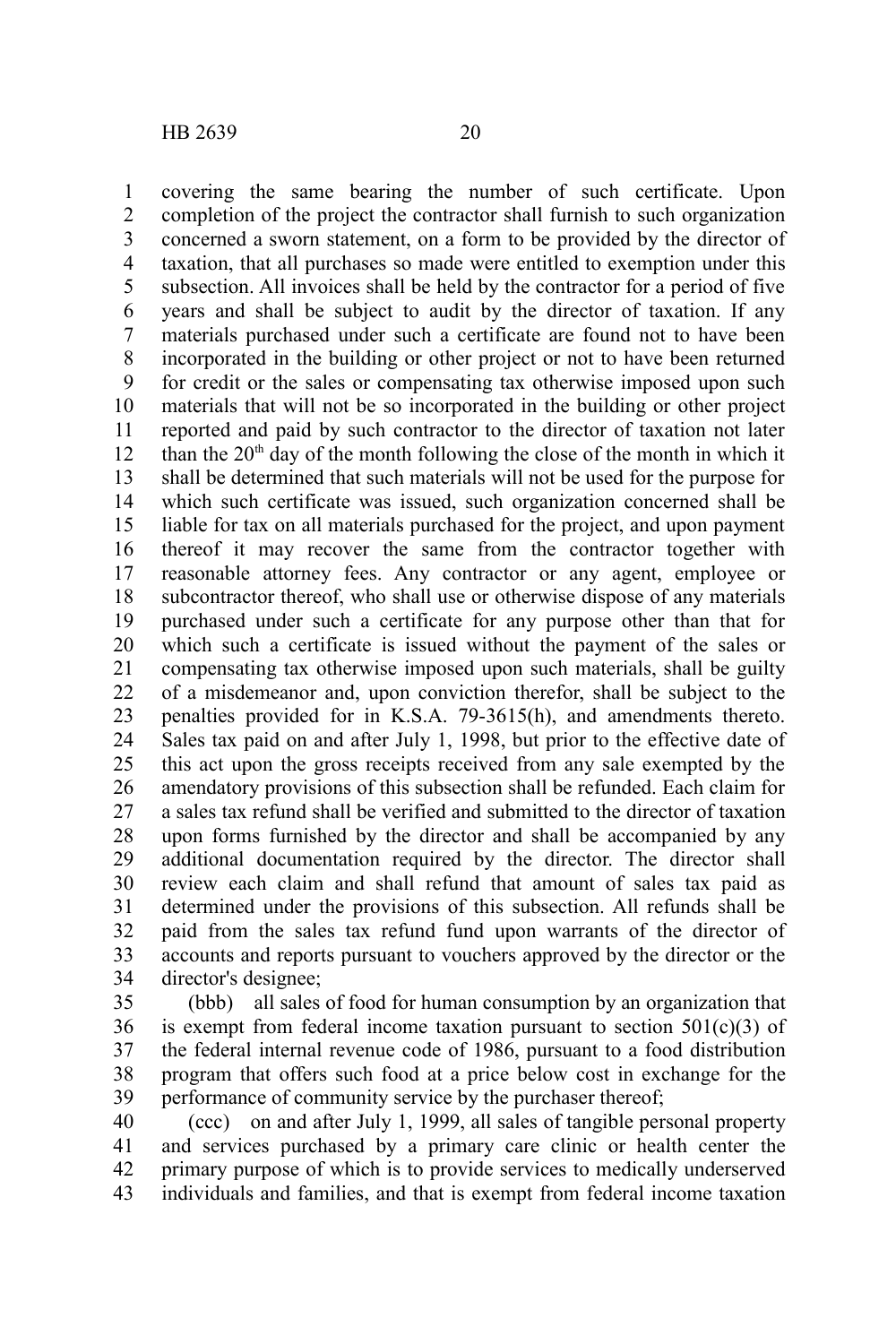pursuant to section  $501(c)(3)$  of the federal internal revenue code, and all sales of tangible personal property or services purchased by a contractor for the purpose of constructing, equipping, reconstructing, maintaining, repairing, enlarging, furnishing or remodeling facilities for any such clinic or center that would be exempt from taxation under the provisions of this section if purchased directly by such clinic or center, except that for taxable years commencing after December 31, 2013, this subsection shall not apply to any sales of such tangible personal property and services purchased by a primary care clinic or health center which performs any abortion, as defined in K.S.A. 65-6701, and amendments thereto. Nothing in this subsection shall be deemed to exempt the purchase of any construction machinery, equipment or tools used in the constructing, equipping, reconstructing, maintaining, repairing, enlarging, furnishing or remodeling facilities for any such clinic or center. When any such clinic or center shall contract for the purpose of constructing, equipping, reconstructing, maintaining, repairing, enlarging, furnishing or remodeling facilities, it shall obtain from the state and furnish to the contractor an exemption certificate for the project involved, and the contractor may purchase materials for incorporation in such project. The contractor shall furnish the number of such certificate to all suppliers from whom such purchases are made, and such suppliers shall execute invoices covering the same bearing the number of such certificate. Upon completion of the project the contractor shall furnish to such clinic or center concerned a sworn statement, on a form to be provided by the director of taxation, that all purchases so made were entitled to exemption under this subsection. All invoices shall be held by the contractor for a period of five years and shall be subject to audit by the director of taxation. If any materials purchased under such a certificate are found not to have been incorporated in the building or other project or not to have been returned for credit or the sales or compensating tax otherwise imposed upon such materials that will not be so incorporated in the building or other project reported and paid by such contractor to the director of taxation not later than the  $20<sup>th</sup>$ day of the month following the close of the month in which it shall be determined that such materials will not be used for the purpose for which such certificate was issued, such clinic or center concerned shall be liable for tax on all materials purchased for the project, and upon payment thereof it may recover the same from the contractor together with reasonable attorney fees. Any contractor or any agent, employee or subcontractor thereof, who shall use or otherwise dispose of any materials purchased under such a certificate for any purpose other than that for which such a certificate is issued without the payment of the sales or compensating tax otherwise imposed upon such materials, shall be guilty of a misdemeanor and, upon conviction therefor, shall be subject to the 1 2 3 4 5 6 7 8 9 10 11 12 13 14 15 16 17 18 19 20 21 22 23 24 25 26 27 28 29 30 31 32 33 34 35 36 37 38 39 40 41 42 43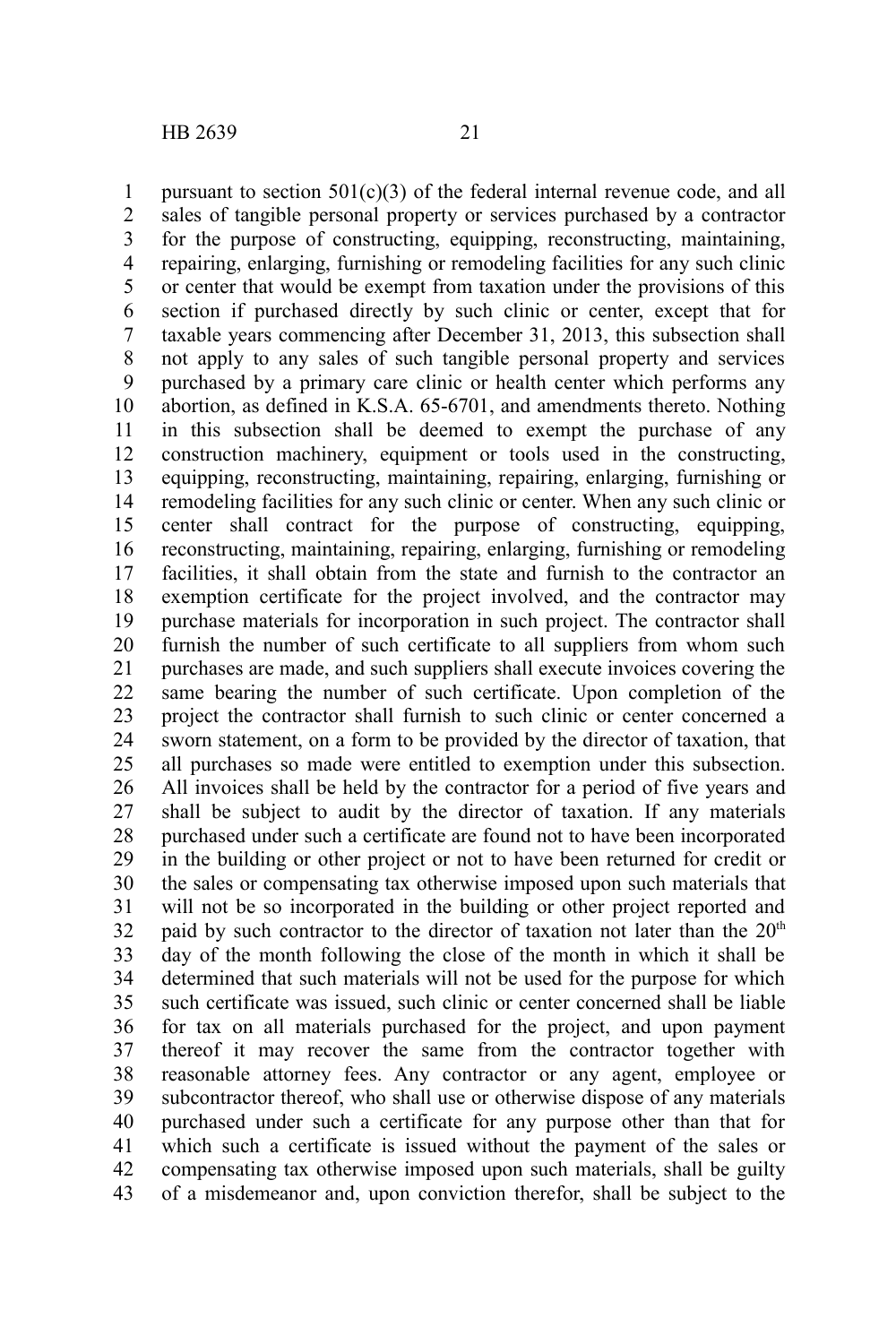penalties provided for in K.S.A. 79-3615(h), and amendments thereto; 1

(ddd) on and after January 1, 1999, and before January 1, 2000, all sales of materials and services purchased by any class II or III railroad as classified by the federal surface transportation board for the construction, renovation, repair or replacement of class II or III railroad track and facilities used directly in interstate commerce. In the event any such track or facility for which materials and services were purchased sales tax exempt is not operational for five years succeeding the allowance of such exemption, the total amount of sales tax that would have been payable except for the operation of this subsection shall be recouped in accordance with rules and regulations adopted for such purpose by the secretary of revenue; 2 3 4 5 6 7 8 9 10 11 12

(eee) on and after January 1, 1999, and before January 1, 2001, all sales of materials and services purchased for the original construction, reconstruction, repair or replacement of grain storage facilities, including railroad sidings providing access thereto; 13 14 15 16

(fff) all sales of material handling equipment, racking systems and other related machinery and equipment that is used for the handling, movement or storage of tangible personal property in a warehouse or distribution facility in this state; all sales of installation, repair and maintenance services performed on such machinery and equipment; and all sales of repair and replacement parts for such machinery and equipment. For purposes of this subsection, a warehouse or distribution facility means a single, fixed location that consists of buildings or structures in a contiguous area where storage or distribution operations are conducted that are separate and apart from the business' retail operations, if any, and that do not otherwise qualify for exemption as occurring at a manufacturing or processing plant or facility. Material handling and storage equipment shall include aeration, dust control, cleaning, handling and other such equipment that is used in a public grain warehouse or other commercial grain storage facility, whether used for grain handling, grain storage, grain refining or processing, or other grain treatment operation; 17 18 19 20 21 22 23 24 25 26 27 28 29 30 31 32

(ggg) all sales of tangible personal property and services purchased by or on behalf of the Kansas academy of science, which is exempt from federal income taxation pursuant to section  $501(c)(3)$  of the federal internal revenue code of 1986, and used solely by such academy for the preparation, publication and dissemination of education materials; 33 34 35 36 37

(hhh) all sales of tangible personal property and services purchased by or on behalf of all domestic violence shelters that are member agencies of the Kansas coalition against sexual and domestic violence; 38 39 40

(iii) all sales of personal property and services purchased by an organization that is exempt from federal income taxation pursuant to section  $501(c)(3)$  of the federal internal revenue code of 1986, and such 41 42 43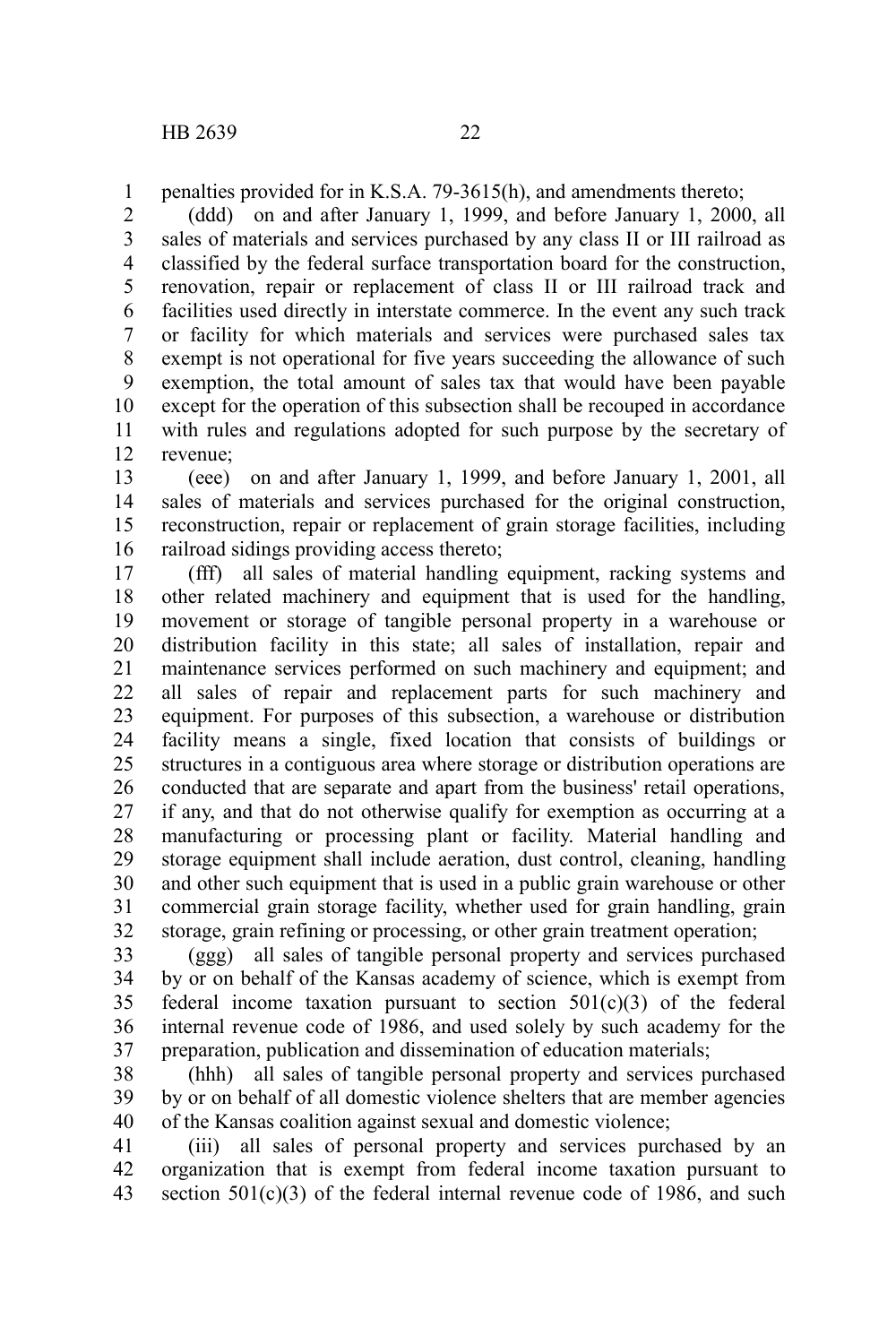personal property and services are used by any such organization in the collection, storage and distribution of food products to nonprofit organizations that distribute such food products to persons pursuant to a food distribution program on a charitable basis without fee or charge, and all sales of tangible personal property or services purchased by a contractor for the purpose of constructing, equipping, reconstructing, maintaining, repairing, enlarging, furnishing or remodeling facilities used for the collection and storage of such food products for any such organization which is exempt from federal income taxation pursuant to section  $501(c)(3)$  of the federal internal revenue code of 1986, that would be exempt from taxation under the provisions of this section if purchased directly by such organization. Nothing in this subsection shall be deemed to exempt the purchase of any construction machinery, equipment or tools used in the constructing, equipping, reconstructing, maintaining, repairing, enlarging, furnishing or remodeling facilities for any such organization. When any such organization shall contract for the purpose of constructing, equipping, reconstructing, maintaining, repairing, enlarging, furnishing or remodeling facilities, it shall obtain from the state and furnish to the contractor an exemption certificate for the project involved, and the contractor may purchase materials for incorporation in such project. The contractor shall furnish the number of such certificate to all suppliers from whom such purchases are made, and such suppliers shall execute invoices covering the same bearing the number of such certificate. Upon completion of the project the contractor shall furnish to such organization concerned a sworn statement, on a form to be provided by the director of taxation, that all purchases so made were entitled to exemption under this subsection. All invoices shall be held by the contractor for a period of five years and shall be subject to audit by the director of taxation. If any materials purchased under such a certificate are found not to have been incorporated in such facilities or not to have been returned for credit or the sales or compensating tax otherwise imposed upon such materials that will not be so incorporated in such facilities reported and paid by such contractor to the director of taxation not later than the  $20<sup>th</sup>$  day of the month following the close of the month in which it shall be determined that such materials will not be used for the purpose for which such certificate was issued, such organization concerned shall be liable for tax on all materials purchased for the project, and upon payment thereof it may recover the same from the contractor together with reasonable attorney fees. Any contractor or any agent, employee or subcontractor thereof, who shall use or otherwise dispose of any materials purchased under such a certificate for any purpose other than that for which such a certificate is issued without the payment of the sales or compensating tax otherwise imposed upon such materials, shall be guilty of a misdemeanor 1 2 3 4 5 6 7 8 9 10 11 12 13 14 15 16 17 18 19 20 21 22 23 24 25 26 27 28 29 30 31 32 33 34 35 36 37 38 39 40 41 42 43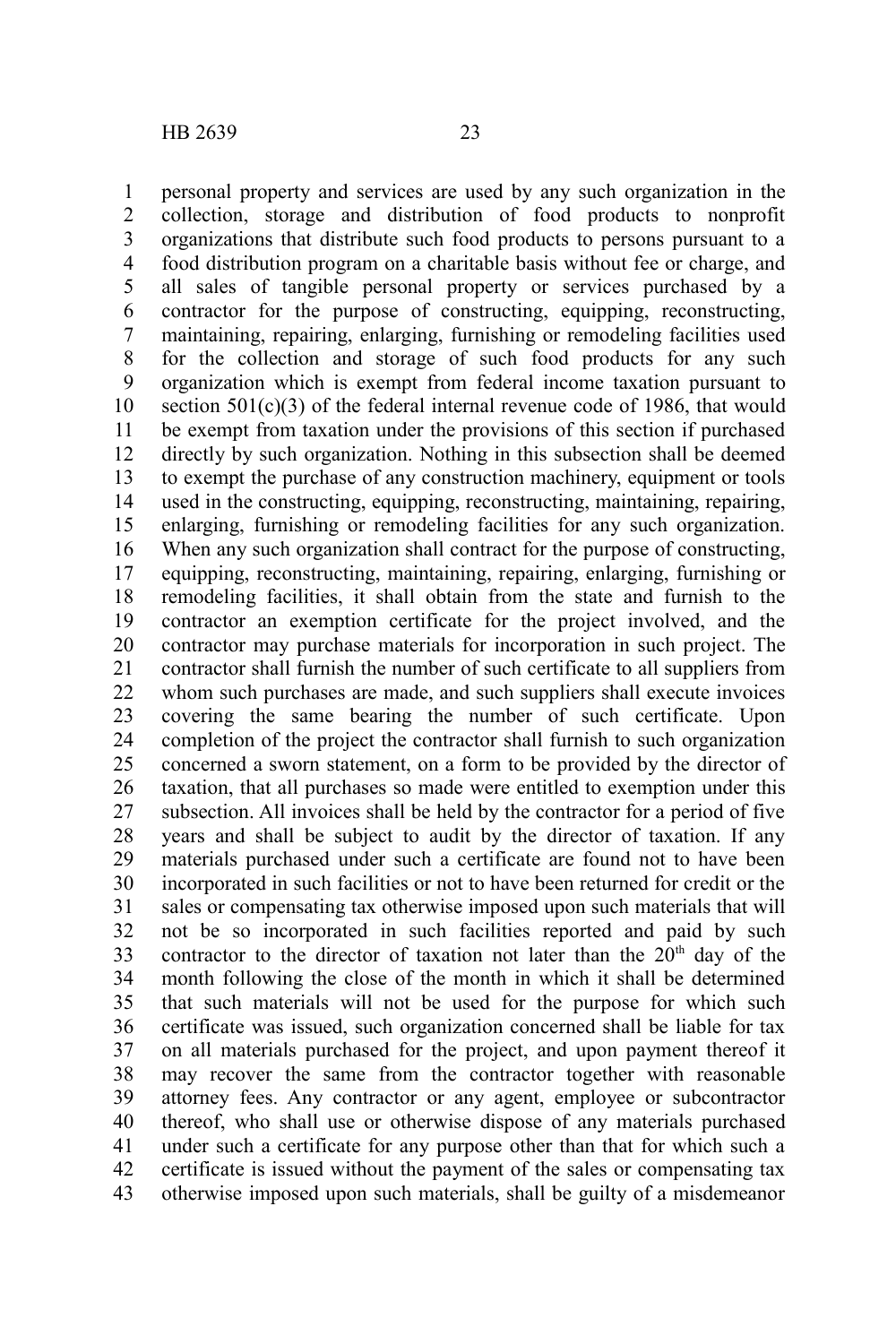and, upon conviction therefor, shall be subject to the penalties provided for 1

in K.S.A. 79-3615(h), and amendments thereto. Sales tax paid on and after July 1, 2005, but prior to the effective date of this act upon the gross receipts received from any sale exempted by the amendatory provisions of this subsection shall be refunded. Each claim for a sales tax refund shall be verified and submitted to the director of taxation upon forms furnished by the director and shall be accompanied by any additional documentation required by the director. The director shall review each claim and shall refund that amount of sales tax paid as determined under the provisions of this subsection. All refunds shall be paid from the sales tax refund fund upon warrants of the director of accounts and reports pursuant to vouchers approved by the director or the director's designee; 2 3 4 5 6 7 8 9 10 11 12

(iii) all sales of dietary supplements dispensed pursuant to a prescription order by a licensed practitioner or a mid-level practitioner as defined by K.S.A. 65-1626, and amendments thereto. As used in this subsection, "dietary supplement" means any product, other than tobacco, intended to supplement the diet that: (1) Contains one or more of the following dietary ingredients: A vitamin, a mineral, an herb or other botanical, an amino acid, a dietary substance for use by humans to supplement the diet by increasing the total dietary intake or a concentrate, metabolite, constituent, extract or combination of any such ingredient; (2) is intended for ingestion in tablet, capsule, powder, softgel, gelcap or liquid form, or if not intended for ingestion, in such a form, is not represented as conventional food and is not represented for use as a sole item of a meal or of the diet; and (3) is required to be labeled as a dietary supplement, identifiable by the supplemental facts box found on the label and as required pursuant to 21 C.F.R. § 101.36; 13 14 15 16 17 18 19 20 21 22 23 24 25 26 27

(lll) all sales of tangible personal property and services purchased by special olympics Kansas, inc. for the purpose of providing year-round sports training and athletic competition in a variety of olympic-type sports for individuals with intellectual disabilities by giving them continuing opportunities to develop physical fitness, demonstrate courage, experience joy and participate in a sharing of gifts, skills and friendship with their families, other special olympics athletes and the community, and activities provided or sponsored by such organization, and all sales of tangible personal property by or on behalf of any such organization; 28 29 30 31 32 33 34 35 36

(mmm) all sales of tangible personal property purchased by or on behalf of the Marillac center, inc., which is exempt from federal income taxation pursuant to section  $501(c)(3)$  of the federal internal revenue code, for the purpose of providing psycho-social-biological and special education services to children, and all sales of any such property by or on behalf of such organization for such purpose; 37 38 39 40 41 42

(nnn) all sales of tangible personal property and services purchased 43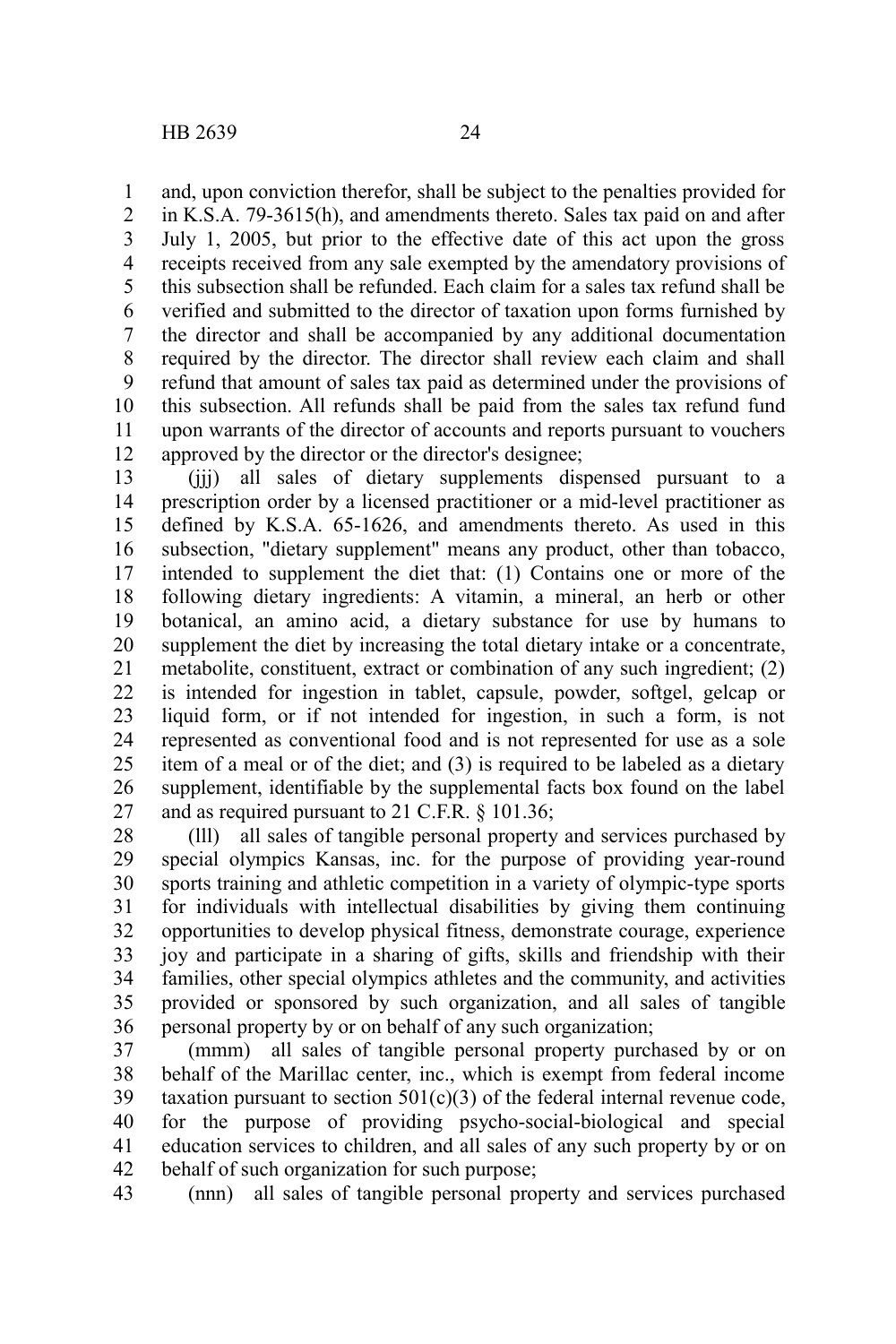by the west Sedgwick county-sunrise rotary club and sunrise charitable fund for the purpose of constructing a boundless playground which is an integrated, barrier free and developmentally advantageous play environment for children of all abilities and disabilities; 1 2 3 4

(ooo) all sales of tangible personal property by or on behalf of a public library serving the general public and supported in whole or in part with tax money or a not-for-profit organization whose purpose is to raise funds for or provide services or other benefits to any such public library; 5 6 7 8

(ppp) all sales of tangible personal property and services purchased by or on behalf of a homeless shelter that is exempt from federal income taxation pursuant to section  $501(c)(3)$  of the federal income tax code of 1986, and used by any such homeless shelter to provide emergency and transitional housing for individuals and families experiencing homelessness, and all sales of any such property by or on behalf of any such homeless shelter for any such purpose; 9 10 11 12 13 14 15

(qqq) all sales of tangible personal property and services purchased by TLC for children and families, inc., hereinafter referred to as TLC, which is exempt from federal income taxation pursuant to section 501(c) (3) of the federal internal revenue code of 1986, and such property and services are used for the purpose of providing emergency shelter and treatment for abused and neglected children as well as meeting additional critical needs for children, juveniles and family, and all sales of any such property by or on behalf of TLC for any such purpose; and all sales of tangible personal property or services purchased by a contractor for the purpose of constructing, maintaining, repairing, enlarging, furnishing or remodeling facilities for the operation of services for TLC for any such purpose that would be exempt from taxation under the provisions of this section if purchased directly by TLC. Nothing in this subsection shall be deemed to exempt the purchase of any construction machinery, equipment or tools used in the constructing, maintaining, repairing, enlarging, furnishing or remodeling such facilities for TLC. When TLC contracts for the purpose of constructing, maintaining, repairing, enlarging, furnishing or remodeling such facilities, it shall obtain from the state and furnish to the contractor an exemption certificate for the project involved, and the contractor may purchase materials for incorporation in such project. The contractor shall furnish the number of such certificate to all suppliers from whom such purchases are made, and such suppliers shall execute invoices covering the same bearing the number of such certificate. Upon completion of the project the contractor shall furnish to TLC a sworn statement, on a form to be provided by the director of taxation, that all purchases so made were entitled to exemption under this subsection. All invoices shall be held by the contractor for a period of five years and shall be subject to audit by the director of taxation. If any materials purchased 16 17 18 19 20 21 22 23 24 25 26 27 28 29 30 31 32 33 34 35 36 37 38 39 40 41 42 43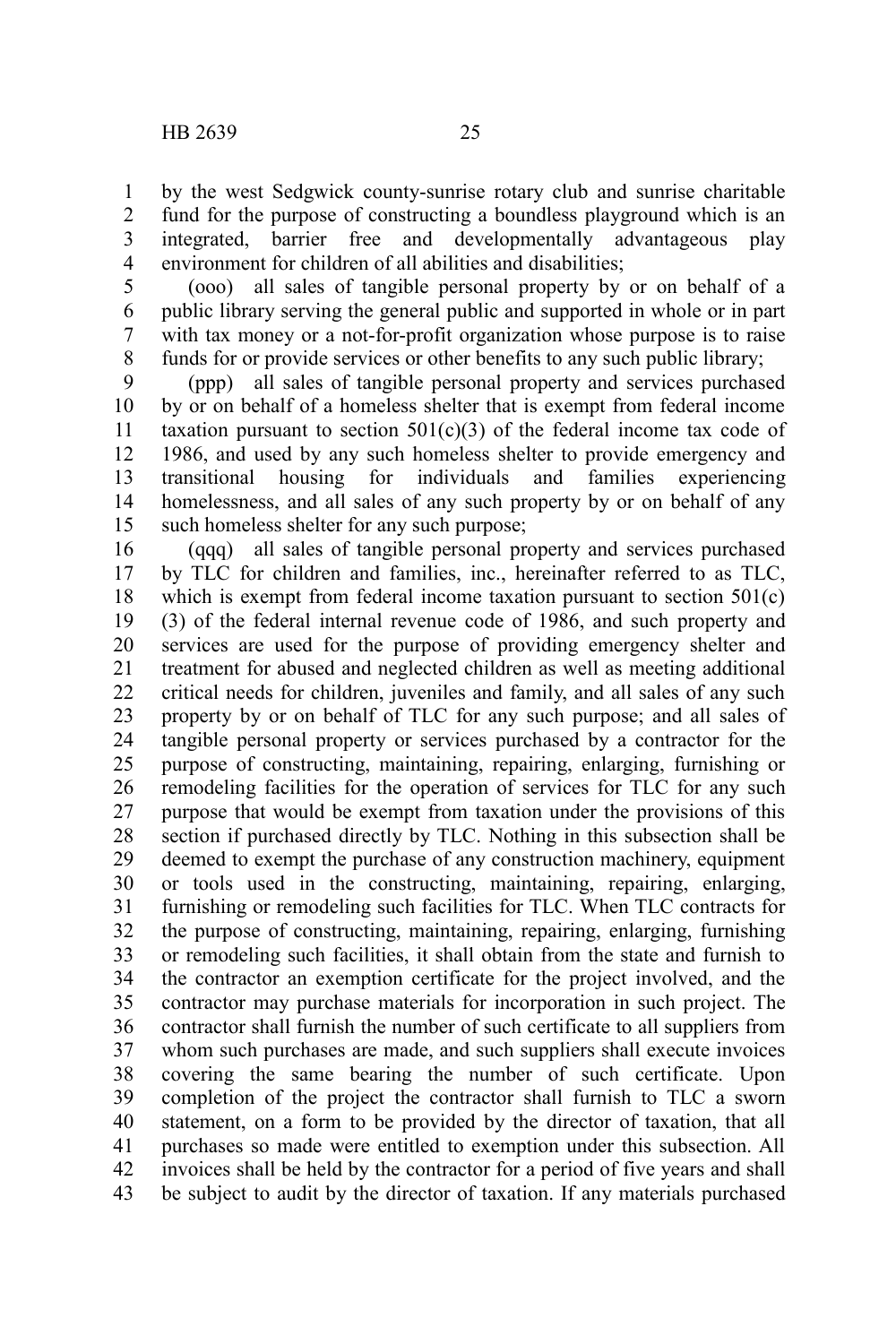under such a certificate are found not to have been incorporated in the building or other project or not to have been returned for credit or the sales or compensating tax otherwise imposed upon such materials that will not be so incorporated in the building or other project reported and paid by such contractor to the director of taxation not later than the  $20<sup>th</sup>$  day of the month following the close of the month in which it shall be determined that such materials will not be used for the purpose for which such certificate was issued, TLC shall be liable for tax on all materials purchased for the project, and upon payment thereof it may recover the same from the contractor together with reasonable attorney fees. Any contractor or any agent, employee or subcontractor thereof, who shall use or otherwise dispose of any materials purchased under such a certificate for any purpose other than that for which such a certificate is issued without the payment of the sales or compensating tax otherwise imposed upon such materials, shall be guilty of a misdemeanor and, upon conviction therefor, shall be subject to the penalties provided for in K.S.A. 79-3615(h), and amendments thereto; 1 2 3 4 5 6 7 8 9 10 11 12 13 14 15 16 17

(rrr) all sales of tangible personal property and services purchased by any county law library maintained pursuant to law and sales of tangible personal property and services purchased by an organization that would have been exempt from taxation under the provisions of this subsection if purchased directly by the county law library for the purpose of providing legal resources to attorneys, judges, students and the general public, and all sales of any such property by or on behalf of any such county law library; 18 19 20 21 22 23 24 25

(sss) all sales of tangible personal property and services purchased by catholic charities or youthville, hereinafter referred to as charitable family providers, which is exempt from federal income taxation pursuant to section  $501(c)(3)$  of the federal internal revenue code of 1986, and which such property and services are used for the purpose of providing emergency shelter and treatment for abused and neglected children as well as meeting additional critical needs for children, juveniles and family, and all sales of any such property by or on behalf of charitable family providers for any such purpose; and all sales of tangible personal property or services purchased by a contractor for the purpose of constructing, maintaining, repairing, enlarging, furnishing or remodeling facilities for the operation of services for charitable family providers for any such purpose which would be exempt from taxation under the provisions of this section if purchased directly by charitable family providers. Nothing in this subsection shall be deemed to exempt the purchase of any construction machinery, equipment or tools used in the constructing, maintaining, repairing, enlarging, furnishing or remodeling such facilities for charitable family providers. When charitable family providers contracts for the 26 27 28 29 30 31 32 33 34 35 36 37 38 39 40 41 42 43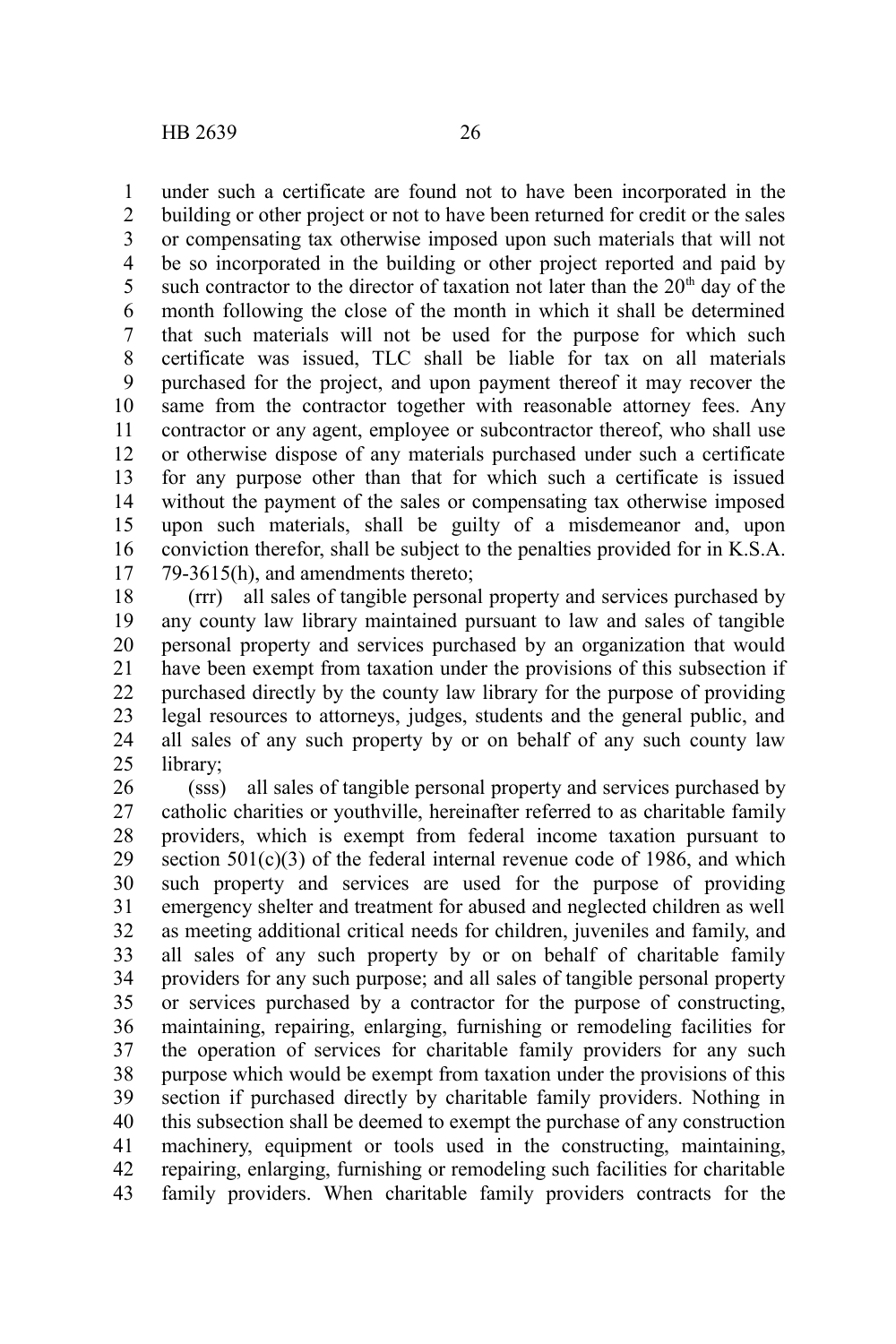purpose of constructing, maintaining, repairing, enlarging, furnishing or remodeling such facilities, it shall obtain from the state and furnish to the contractor an exemption certificate for the project involved, and the contractor may purchase materials for incorporation in such project. The contractor shall furnish the number of such certificate to all suppliers from whom such purchases are made, and such suppliers shall execute invoices covering the same bearing the number of such certificate. Upon completion of the project the contractor shall furnish to charitable family providers a sworn statement, on a form to be provided by the director of taxation, that all purchases so made were entitled to exemption under this subsection. All invoices shall be held by the contractor for a period of five years and shall be subject to audit by the director of taxation. If any materials purchased under such a certificate are found not to have been incorporated in the building or other project or not to have been returned for credit or the sales or compensating tax otherwise imposed upon such materials that will not be so incorporated in the building or other project reported and paid by such contractor to the director of taxation not later than the  $20<sup>th</sup>$  day of the month following the close of the month in which it shall be determined that such materials will not be used for the purpose for which such certificate was issued, charitable family providers shall be liable for tax on all materials purchased for the project, and upon payment thereof it may recover the same from the contractor together with reasonable attorney fees. Any contractor or any agent, employee or subcontractor thereof, who shall use or otherwise dispose of any materials purchased under such a certificate for any purpose other than that for which such a certificate is issued without the payment of the sales or compensating tax otherwise imposed upon such materials, shall be guilty of a misdemeanor and, upon conviction therefor, shall be subject to the penalties provided for in K.S.A. 79-3615(h), and amendments thereto; 1 2 3 4 5 6 7 8 9 10 11 12 13 14 15 16 17 18 19 20 21 22 23 24 25 26 27 28 29

(ttt) all sales of tangible personal property or services purchased by a contractor for a project for the purpose of restoring, constructing, equipping, reconstructing, maintaining, repairing, enlarging, furnishing or remodeling a home or facility owned by a nonprofit museum that has been granted an exemption pursuant to subsection (qq), which such home or facility is located in a city that has been designated as a qualified hometown pursuant to the provisions of K.S.A. 75-5071 et seq., and amendments thereto, and which such project is related to the purposes of K.S.A. 75-5071 et seq., and amendments thereto, and that would be exempt from taxation under the provisions of this section if purchased directly by such nonprofit museum. Nothing in this subsection shall be deemed to exempt the purchase of any construction machinery, equipment or tools used in the restoring, constructing, equipping, reconstructing, maintaining, repairing, enlarging, furnishing or remodeling a home or 30 31 32 33 34 35 36 37 38 39 40 41 42 43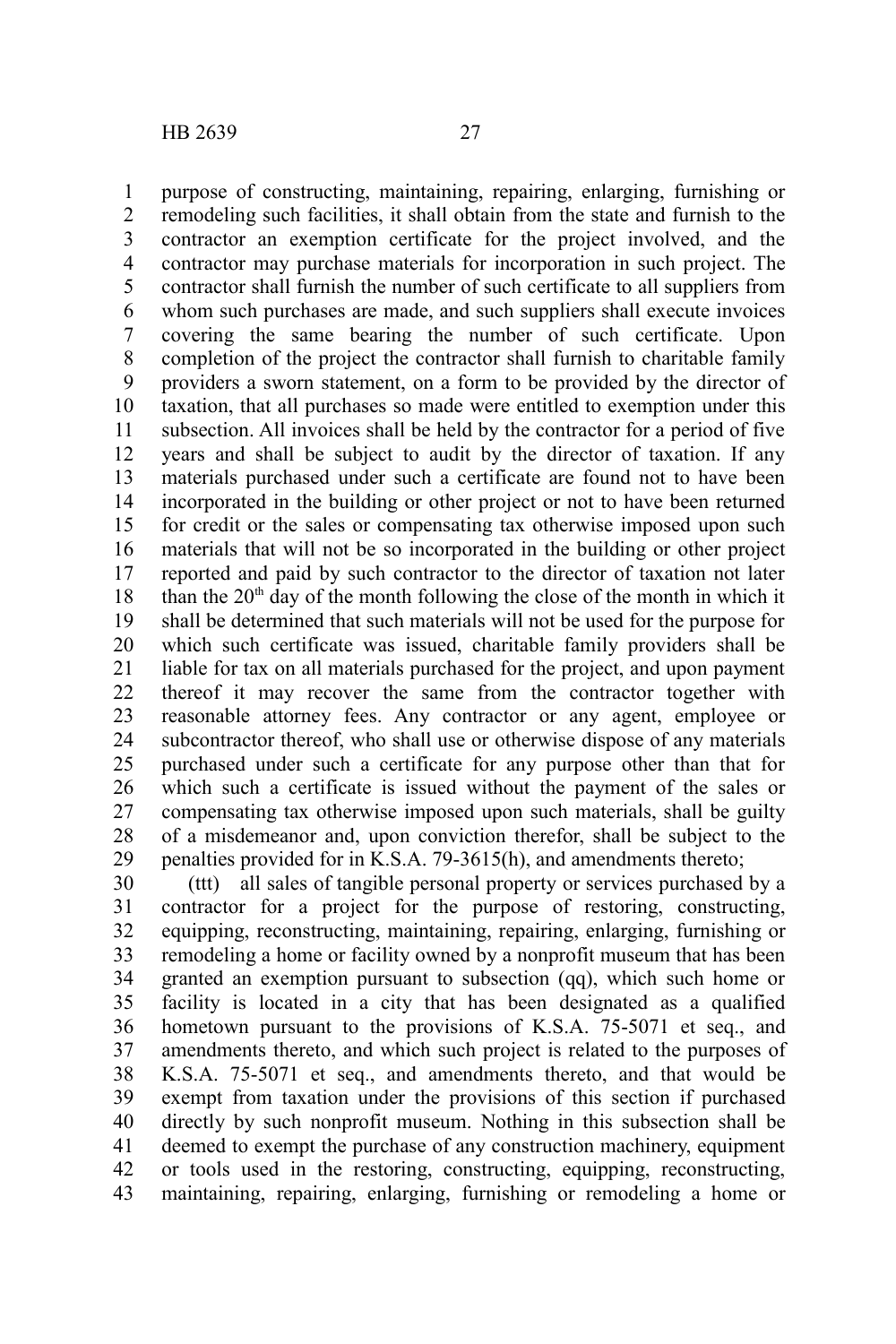facility for any such nonprofit museum. When any such nonprofit museum shall contract for the purpose of restoring, constructing, equipping, reconstructing, maintaining, repairing, enlarging, furnishing or remodeling a home or facility, it shall obtain from the state and furnish to the contractor an exemption certificate for the project involved, and the contractor may purchase materials for incorporation in such project. The contractor shall furnish the number of such certificates to all suppliers from whom such purchases are made, and such suppliers shall execute invoices covering the same bearing the number of such certificate. Upon completion of the project, the contractor shall furnish to such nonprofit museum a sworn statement on a form to be provided by the director of taxation that all purchases so made were entitled to exemption under this subsection. All invoices shall be held by the contractor for a period of five years and shall be subject to audit by the director of taxation. If any materials purchased under such a certificate are found not to have been incorporated in the building or other project or not to have been returned for credit or the sales or compensating tax otherwise imposed upon such materials that will not be so incorporated in a home or facility or other project reported and paid by such contractor to the director of taxation not later than the  $20<sup>th</sup>$  day of the month following the close of the month in which it shall be determined that such materials will not be used for the purpose for which such certificate was issued, such nonprofit museum shall be liable for tax on all materials purchased for the project, and upon payment thereof it may recover the same from the contractor together with reasonable attorney fees. Any contractor or any agent, employee or subcontractor thereof, who shall use or otherwise dispose of any materials purchased under such a certificate for any purpose other than that for which such a certificate is issued without the payment of the sales or compensating tax otherwise imposed upon such materials, shall be guilty of a misdemeanor and, upon conviction therefor, shall be subject to the penalties provided for in K.S.A. 79-3615(h), and amendments thereto; 1 2 3 4 5 6 7 8 9 10 11 12 13 14 15 16 17 18 19 20 21 22 23 24 25 26 27 28 29 30 31

(uuu) all sales of tangible personal property and services purchased by Kansas children's service league, hereinafter referred to as KCSL, which is exempt from federal income taxation pursuant to section 501(c) (3) of the federal internal revenue code of 1986, and which such property and services are used for the purpose of providing for the prevention and treatment of child abuse and maltreatment as well as meeting additional critical needs for children, juveniles and family, and all sales of any such property by or on behalf of KCSL for any such purpose; and all sales of tangible personal property or services purchased by a contractor for the purpose of constructing, maintaining, repairing, enlarging, furnishing or remodeling facilities for the operation of services for KCSL for any such purpose that would be exempt from taxation under the provisions of this 32 33 34 35 36 37 38 39 40 41 42 43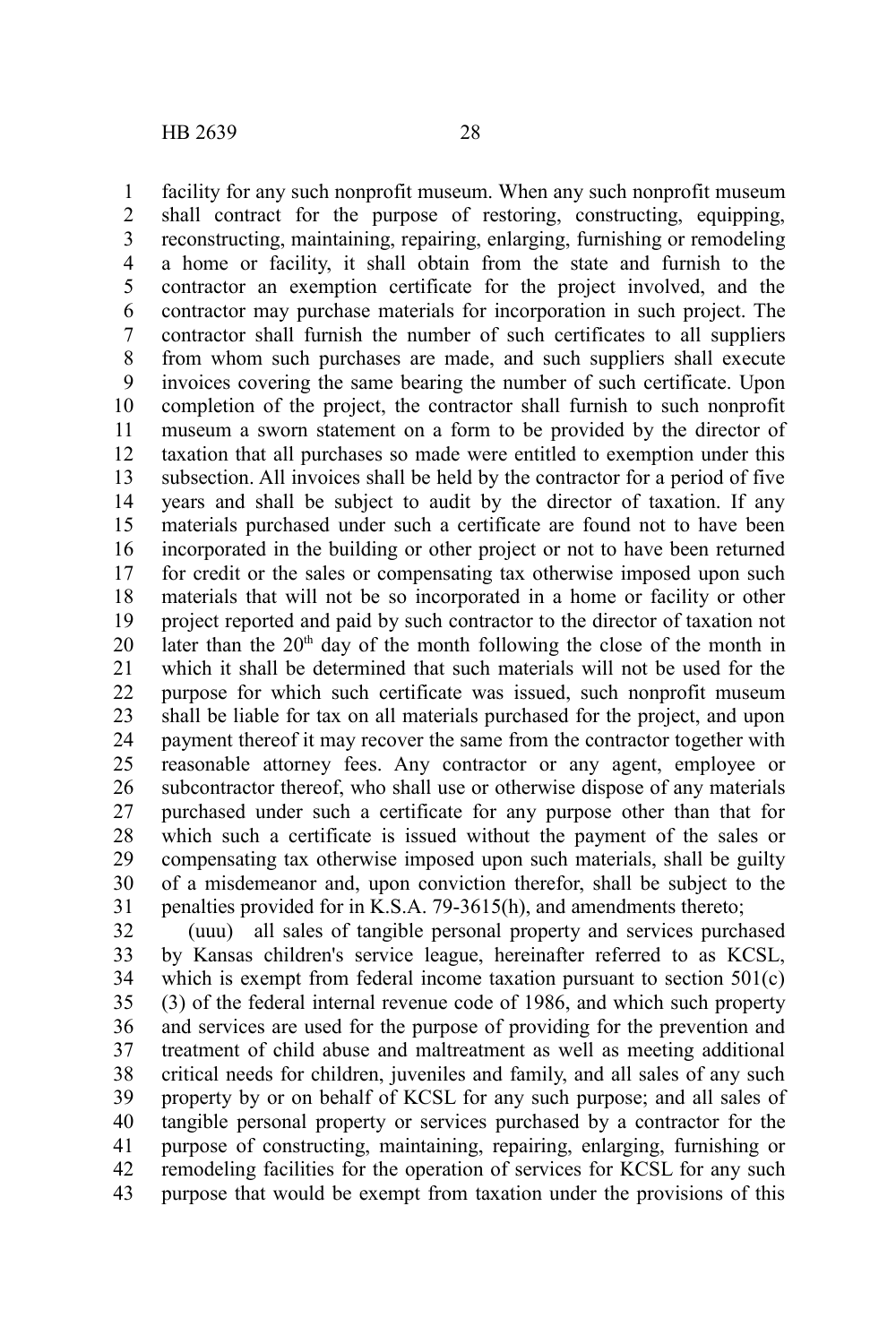section if purchased directly by KCSL. Nothing in this subsection shall be deemed to exempt the purchase of any construction machinery, equipment or tools used in the constructing, maintaining, repairing, enlarging, furnishing or remodeling such facilities for KCSL. When KCSL contracts for the purpose of constructing, maintaining, repairing, enlarging, furnishing or remodeling such facilities, it shall obtain from the state and furnish to the contractor an exemption certificate for the project involved, and the contractor may purchase materials for incorporation in such project. The contractor shall furnish the number of such certificate to all suppliers from whom such purchases are made, and such suppliers shall execute invoices covering the same bearing the number of such certificate. Upon completion of the project the contractor shall furnish to KCSL a sworn statement, on a form to be provided by the director of taxation, that all purchases so made were entitled to exemption under this subsection. All invoices shall be held by the contractor for a period of five years and shall be subject to audit by the director of taxation. If any materials purchased under such a certificate are found not to have been incorporated in the building or other project or not to have been returned for credit or the sales or compensating tax otherwise imposed upon such materials that will not be so incorporated in the building or other project reported and paid by such contractor to the director of taxation not later than the  $20<sup>th</sup>$ day of the month following the close of the month in which it shall be determined that such materials will not be used for the purpose for which such certificate was issued, KCSL shall be liable for tax on all materials purchased for the project, and upon payment thereof it may recover the same from the contractor together with reasonable attorney fees. Any contractor or any agent, employee or subcontractor thereof, who shall use or otherwise dispose of any materials purchased under such a certificate for any purpose other than that for which such a certificate is issued without the payment of the sales or compensating tax otherwise imposed upon such materials, shall be guilty of a misdemeanor and, upon conviction therefor, shall be subject to the penalties provided for in K.S.A. 79-3615(h), and amendments thereto; 1 2 3 4 5 6 7 8 9 10 11 12 13 14 15 16 17 18 19 20 21 22 23 24 25 26 27 28 29 30 31 32 33

(vvv) all sales of tangible personal property or services, including the renting and leasing of tangible personal property or services, purchased by jazz in the woods, inc., a Kansas corporation that is exempt from federal income taxation pursuant to section  $501(c)(3)$  of the federal internal revenue code, for the purpose of providing jazz in the woods, an event benefiting children-in-need and other nonprofit charities assisting such children, and all sales of any such property by or on behalf of such organization for such purpose; 34 35 36 37 38 39 40 41

(www) all sales of tangible personal property purchased by or on behalf of the Frontenac education foundation, which is exempt from 42 43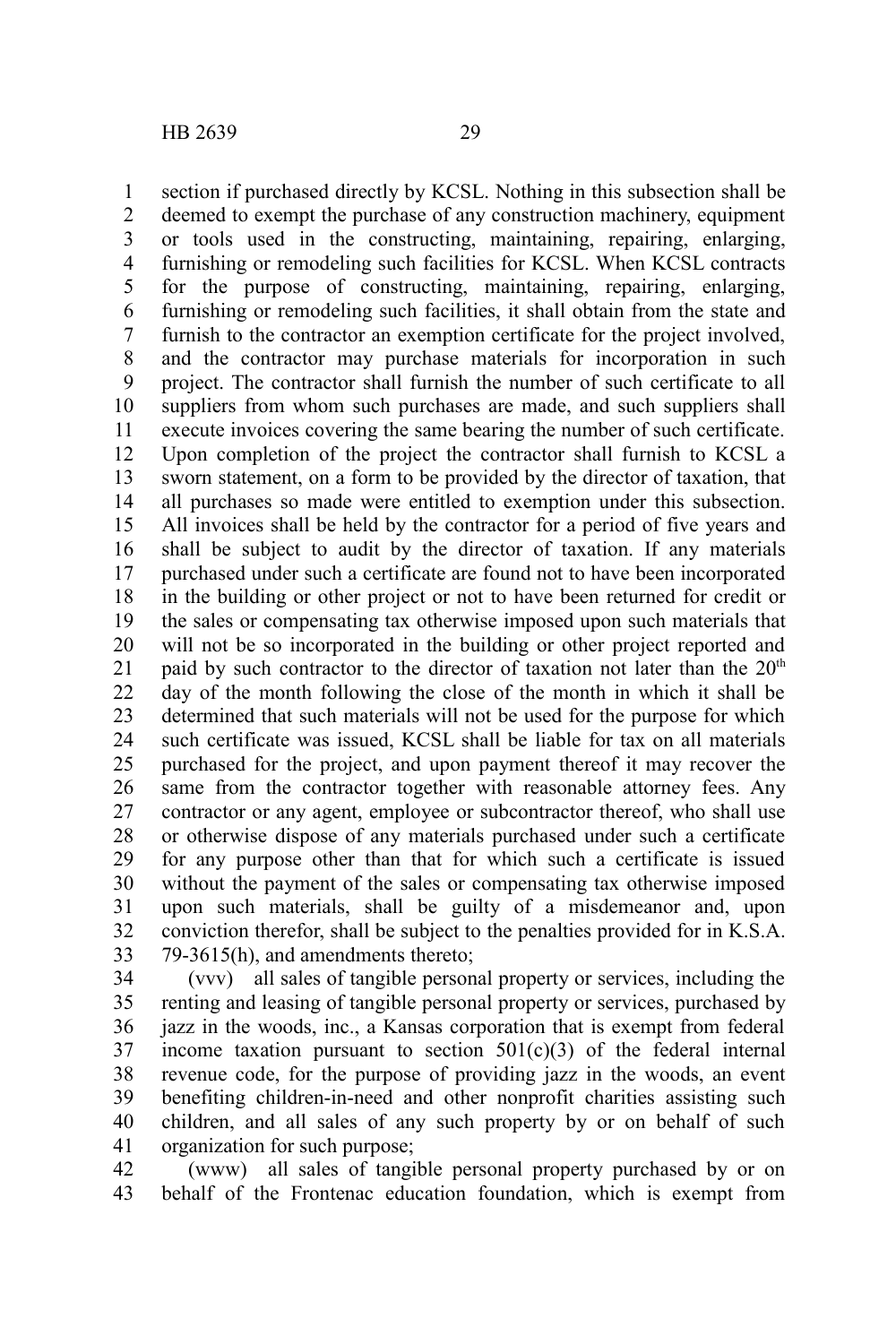federal income taxation pursuant to section 501(c)(3) of the federal internal revenue code, for the purpose of providing education support for students, and all sales of any such property by or on behalf of such organization for such purpose; 1 2 3 4

(xxx) all sales of personal property and services purchased by the booth theatre foundation, inc., an organization, which is exempt from federal income taxation pursuant to section  $501(c)(3)$  of the federal internal revenue code of 1986, and which such personal property and services are used by any such organization in the constructing, equipping, reconstructing, maintaining, repairing, enlarging, furnishing or remodeling of the booth theatre, and all sales of tangible personal property or services purchased by a contractor for the purpose of constructing, equipping, reconstructing, maintaining, repairing, enlarging, furnishing or remodeling the booth theatre for such organization, that would be exempt from taxation under the provisions of this section if purchased directly by such organization. Nothing in this subsection shall be deemed to exempt the purchase of any construction machinery, equipment or tools used in the constructing, equipping, reconstructing, maintaining, repairing, enlarging, furnishing or remodeling facilities for any such organization. When any such organization shall contract for the purpose of constructing, equipping, reconstructing, maintaining, repairing, enlarging, furnishing or remodeling facilities, it shall obtain from the state and furnish to the contractor an exemption certificate for the project involved, and the contractor may purchase materials for incorporation in such project. The contractor shall furnish the number of such certificate to all suppliers from whom such purchases are made, and such suppliers shall execute invoices covering the same bearing the number of such certificate. Upon completion of the project the contractor shall furnish to such organization concerned a sworn statement, on a form to be provided by the director of taxation, that all purchases so made were entitled to exemption under this subsection. All invoices shall be held by the contractor for a period of five years and shall be subject to audit by the director of taxation. If any materials purchased under such a certificate are found not to have been incorporated in such facilities or not to have been returned for credit or the sales or compensating tax otherwise imposed upon such materials that will not be so incorporated in such facilities reported and paid by such contractor to the director of taxation not later than the  $20<sup>th</sup>$  day of the month following the close of the month in which it shall be determined that such materials will not be used for the purpose for which such certificate was issued, such organization concerned shall be liable for tax on all materials purchased for the project, and upon payment thereof it may recover the same from the contractor together with reasonable attorney fees. Any contractor or any agent, employee or subcontractor thereof, who shall use or otherwise 5 6 7 8 9 10 11 12 13 14 15 16 17 18 19 20 21 22 23 24 25 26 27 28 29 30 31 32 33 34 35 36 37 38 39 40 41 42 43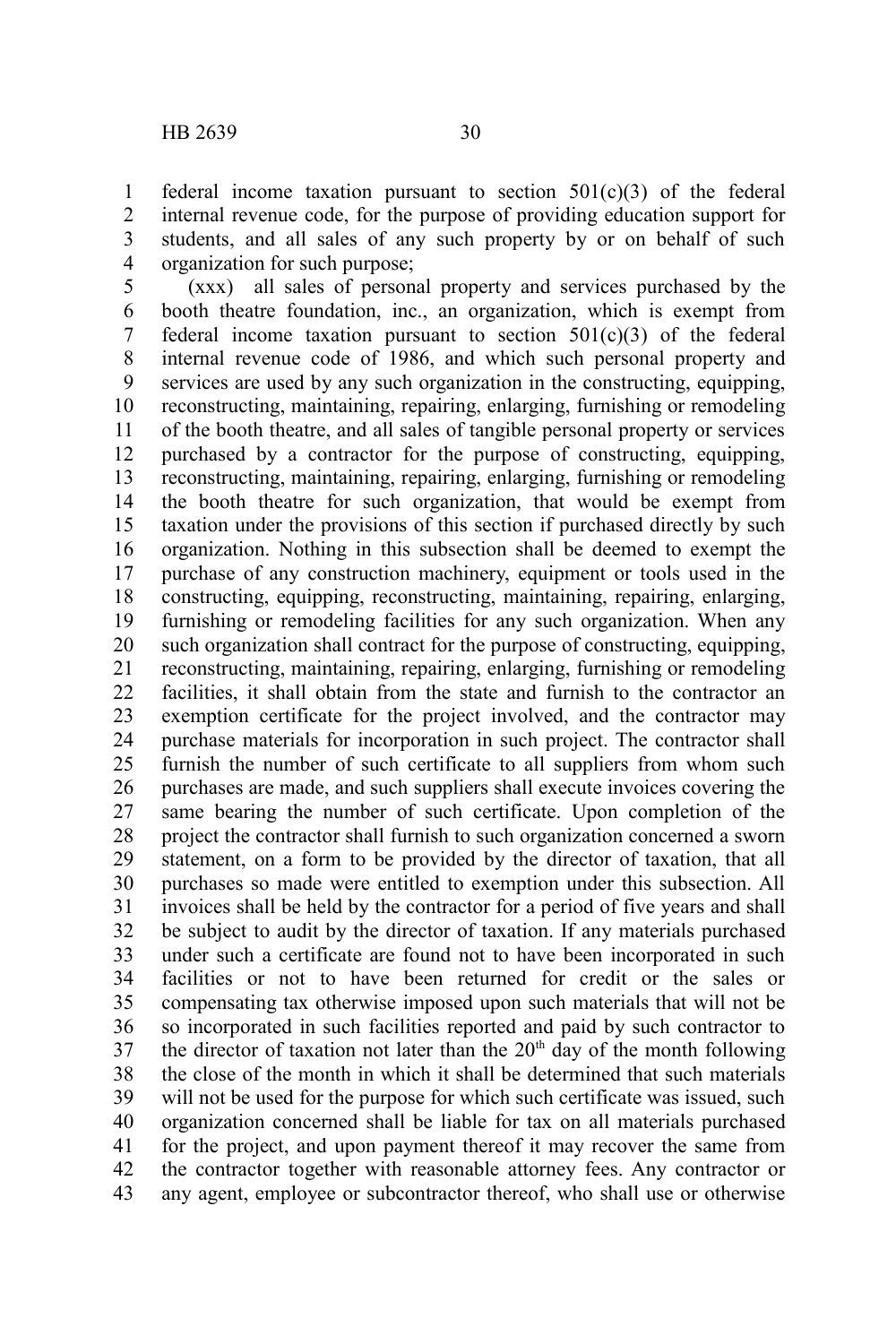dispose of any materials purchased under such a certificate for any purpose 1

other than that for which such a certificate is issued without the payment of the sales or compensating tax otherwise imposed upon such materials, shall be guilty of a misdemeanor and, upon conviction therefor, shall be subject to the penalties provided for in K.S.A. 79-3615(h), and amendments thereto. Sales tax paid on and after January 1, 2007, but prior to the effective date of this act upon the gross receipts received from any sale which would have been exempted by the provisions of this subsection had such sale occurred after the effective date of this act shall be refunded. Each claim for a sales tax refund shall be verified and submitted to the director of taxation upon forms furnished by the director and shall be accompanied by any additional documentation required by the director. The director shall review each claim and shall refund that amount of sales tax paid as determined under the provisions of this subsection. All refunds shall be paid from the sales tax refund fund upon warrants of the director of accounts and reports pursuant to vouchers approved by the director or the director's designee; 2 3 4 5 6 7 8 9 10 11 12 13 14 15 16 17

(yyy) all sales of tangible personal property and services purchased by TLC charities foundation, inc., hereinafter referred to as TLC charities, which is exempt from federal income taxation pursuant to section  $501(c)$ (3) of the federal internal revenue code of 1986, and which such property and services are used for the purpose of encouraging private philanthropy to further the vision, values, and goals of TLC for children and families, inc.; and all sales of such property and services by or on behalf of TLC charities for any such purpose and all sales of tangible personal property or services purchased by a contractor for the purpose of constructing, maintaining, repairing, enlarging, furnishing or remodeling facilities for the operation of services for TLC charities for any such purpose that would be exempt from taxation under the provisions of this section if purchased directly by TLC charities. Nothing in this subsection shall be deemed to exempt the purchase of any construction machinery, equipment or tools used in the constructing, maintaining, repairing, enlarging, furnishing or remodeling such facilities for TLC charities. When TLC charities contracts for the purpose of constructing, maintaining, repairing, enlarging, furnishing or remodeling such facilities, it shall obtain from the state and furnish to the contractor an exemption certificate for the project involved, and the contractor may purchase materials for incorporation in such project. The contractor shall furnish the number of such certificate to all suppliers from whom such purchases are made, and such suppliers shall execute invoices covering the same bearing the number of such certificate. Upon completion of the project the contractor shall furnish to TLC charities a sworn statement, on a form to be provided by the director of taxation, that all purchases so made were entitled to exemption under this 18 19 20 21 22 23 24 25 26 27 28 29 30 31 32 33 34 35 36 37 38 39 40 41 42 43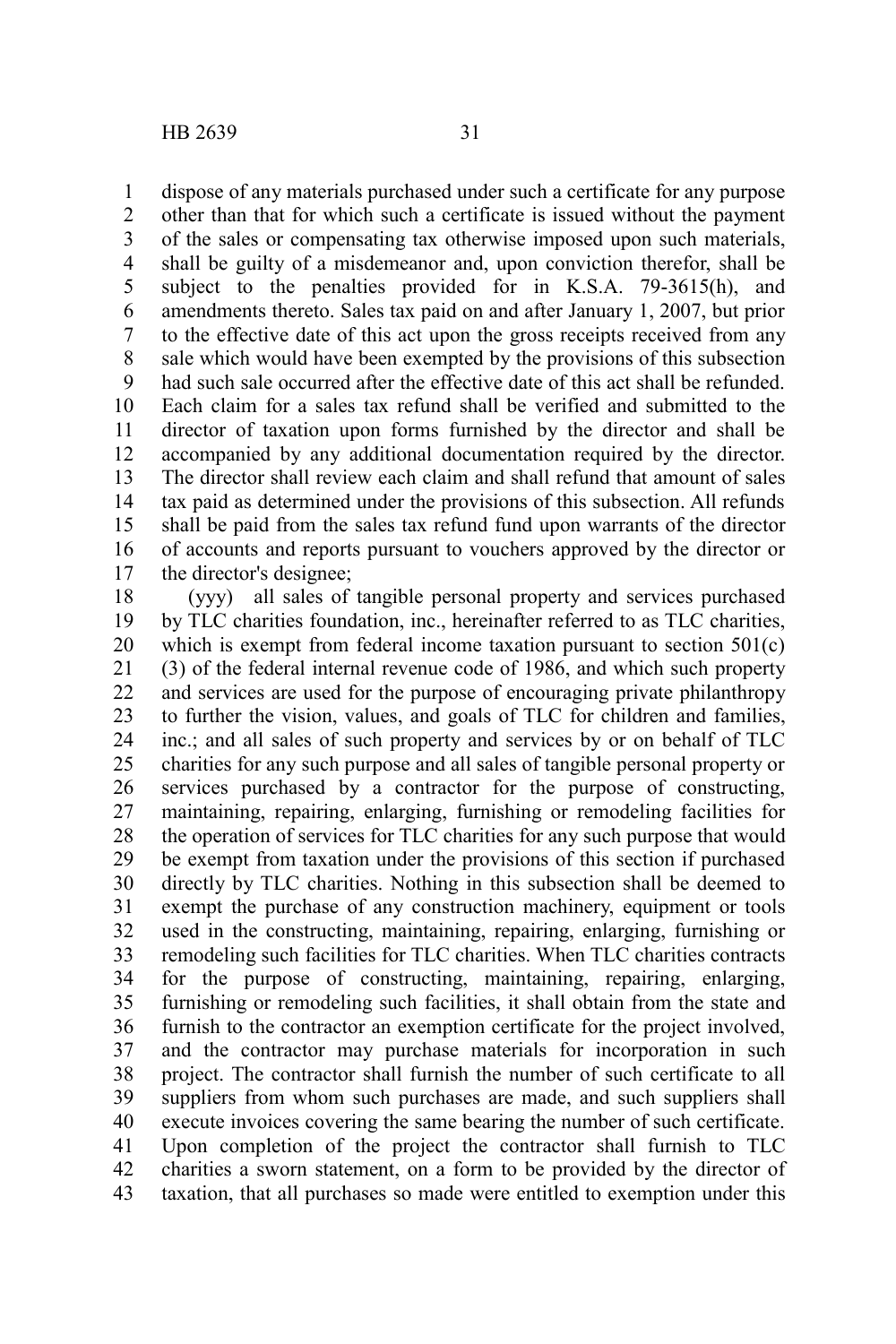subsection. All invoices shall be held by the contractor for a period of five years and shall be subject to audit by the director of taxation. If any materials purchased under such a certificate are found not to have been incorporated in the building or other project or not to have been returned for credit or the sales or compensating tax otherwise imposed upon such materials that will not be incorporated into the building or other project reported and paid by such contractor to the director of taxation not later than the  $20<sup>th</sup>$  day of the month following the close of the month in which it shall be determined that such materials will not be used for the purpose for which such certificate was issued, TLC charities shall be liable for tax on all materials purchased for the project, and upon payment thereof it may recover the same from the contractor together with reasonable attorney fees. Any contractor or any agent, employee or subcontractor thereof, who shall use or otherwise dispose of any materials purchased under such a certificate for any purpose other than that for which such a certificate is issued without the payment of the sales or compensating tax otherwise imposed upon such materials, shall be guilty of a misdemeanor and, upon conviction therefor, shall be subject to the penalties provided for in K.S.A. 79-3615(h), and amendments thereto; 1 2 3 4 5 6 7 8 9 10 11 12 13 14 15 16 17 18 19

(zzz) all sales of tangible personal property purchased by the rotary club of shawnee foundation, which is exempt from federal income taxation pursuant to section  $501(c)(3)$  of the federal internal revenue code of 1986, as amended, used for the purpose of providing contributions to community service organizations and scholarships; 20 21 22 23 24

(aaaa) all sales of personal property and services purchased by or on behalf of victory in the valley, inc., which is exempt from federal income taxation pursuant to section  $501(c)(3)$  of the federal internal revenue code, for the purpose of providing a cancer support group and services for persons with cancer, and all sales of any such property by or on behalf of any such organization for any such purpose; 25 26 27 28 29 30

(bbbb) all sales of entry or participation fees, charges or tickets by Guadalupe health foundation, which is exempt from federal income taxation pursuant to section  $501(c)(3)$  of the federal internal revenue code, for such organization's annual fundraising event which purpose is to provide health care services for uninsured workers; 31 32 33 34 35

(cccc) all sales of tangible personal property or services purchased by or on behalf of wayside waifs, inc., which is exempt from federal income taxation pursuant to section  $501(c)(3)$  of the federal internal revenue code, for the purpose of providing such organization's annual fundraiser, an event whose purpose is to support the care of homeless and abandoned animals, animal adoption efforts, education programs for children and efforts to reduce animal over-population and animal welfare services, and all sales of any such property, including entry or participation fees or 36 37 38 39 40 41 42 43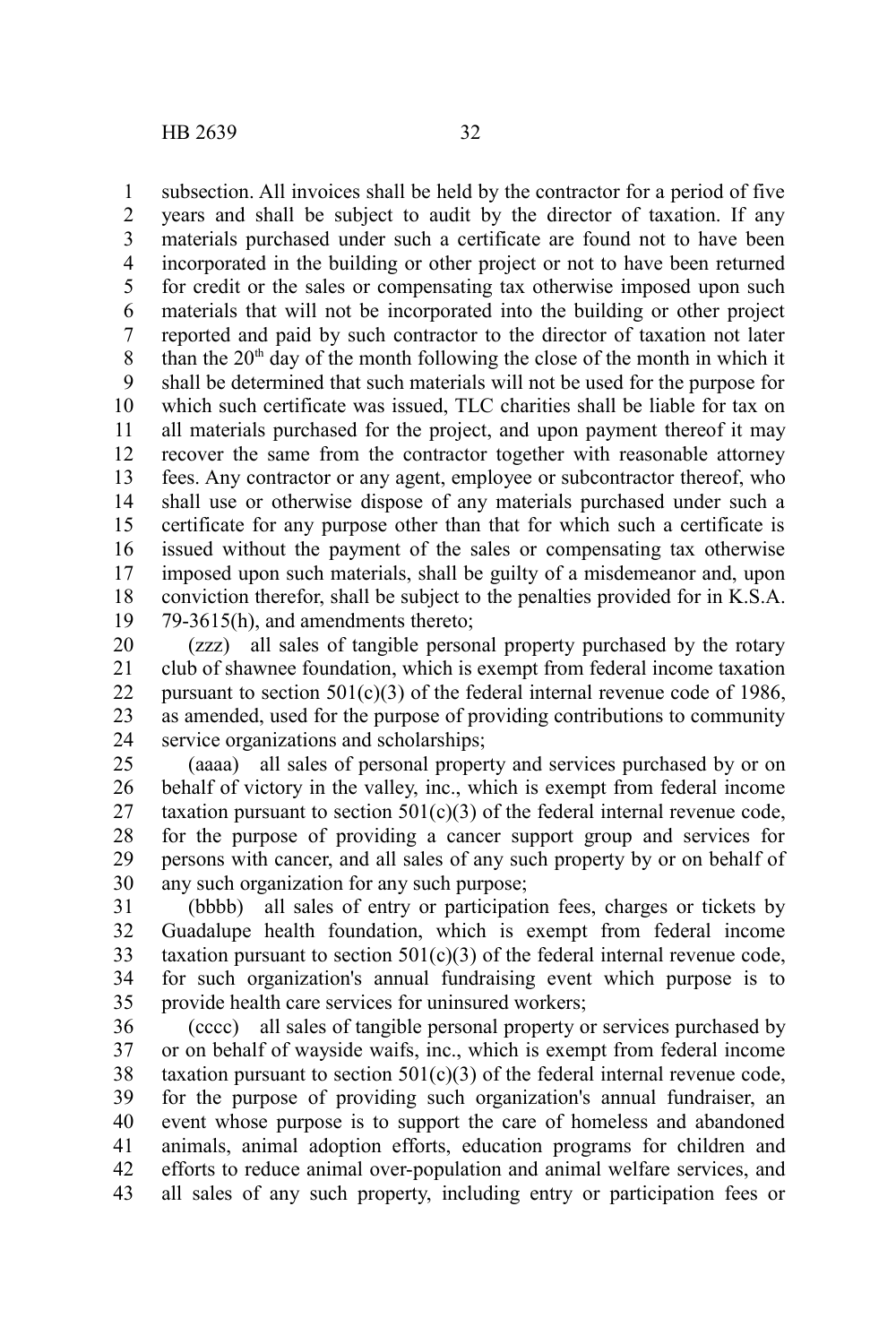charges, by or on behalf of such organization for such purpose; 1

(dddd) all sales of tangible personal property or services purchased by or on behalf of goodwill industries or Easter seals of Kansas, inc., both of which are exempt from federal income taxation pursuant to section  $501(c)(3)$  of the federal internal revenue code, for the purpose of providing education, training and employment opportunities for people with disabilities and other barriers to employment; 2 3 4 5 6 7

(eeee) all sales of tangible personal property or services purchased by or on behalf of all American beef battalion, inc., which is exempt from federal income taxation pursuant to section  $501(c)(3)$  of the federal internal revenue code, for the purpose of educating, promoting and participating as a contact group through the beef cattle industry in order to carry out such projects that provide support and morale to members of the United States armed forces and military services; 8 9 10 11 12 13 14

(ffff) all sales of tangible personal property and services purchased by sheltered living, inc., which is exempt from federal income taxation pursuant to section  $501(c)(3)$  of the federal internal revenue code of 1986. and which such property and services are used for the purpose of providing residential and day services for people with developmental disabilities or intellectual disability, or both, and all sales of any such property by or on behalf of sheltered living, inc., for any such purpose; and all sales of tangible personal property or services purchased by a contractor for the purpose of rehabilitating, constructing, maintaining, repairing, enlarging, furnishing or remodeling homes and facilities for sheltered living, inc., for any such purpose that would be exempt from taxation under the provisions of this section if purchased directly by sheltered living, inc. Nothing in this subsection shall be deemed to exempt the purchase of any construction machinery, equipment or tools used in the constructing, maintaining, repairing, enlarging, furnishing or remodeling such homes and facilities for sheltered living, inc. When sheltered living, inc., contracts for the purpose of rehabilitating, constructing, maintaining, repairing, enlarging, furnishing or remodeling such homes and facilities, it shall obtain from the state and furnish to the contractor an exemption certificate for the project involved, and the contractor may purchase materials for incorporation in such project. The contractor shall furnish the number of such certificate to all suppliers from whom such purchases are made, and such suppliers shall execute invoices covering the same bearing the number of such certificate. Upon completion of the project the contractor shall furnish to sheltered living, inc., a sworn statement, on a form to be provided by the director of taxation, that all purchases so made were entitled to exemption under this subsection. All invoices shall be held by the contractor for a period of five years and shall be subject to audit by the director of taxation. If any materials purchased under such a certificate 15 16 17 18 19 20 21 22 23 24 25 26 27 28 29 30 31 32 33 34 35 36 37 38 39 40 41 42 43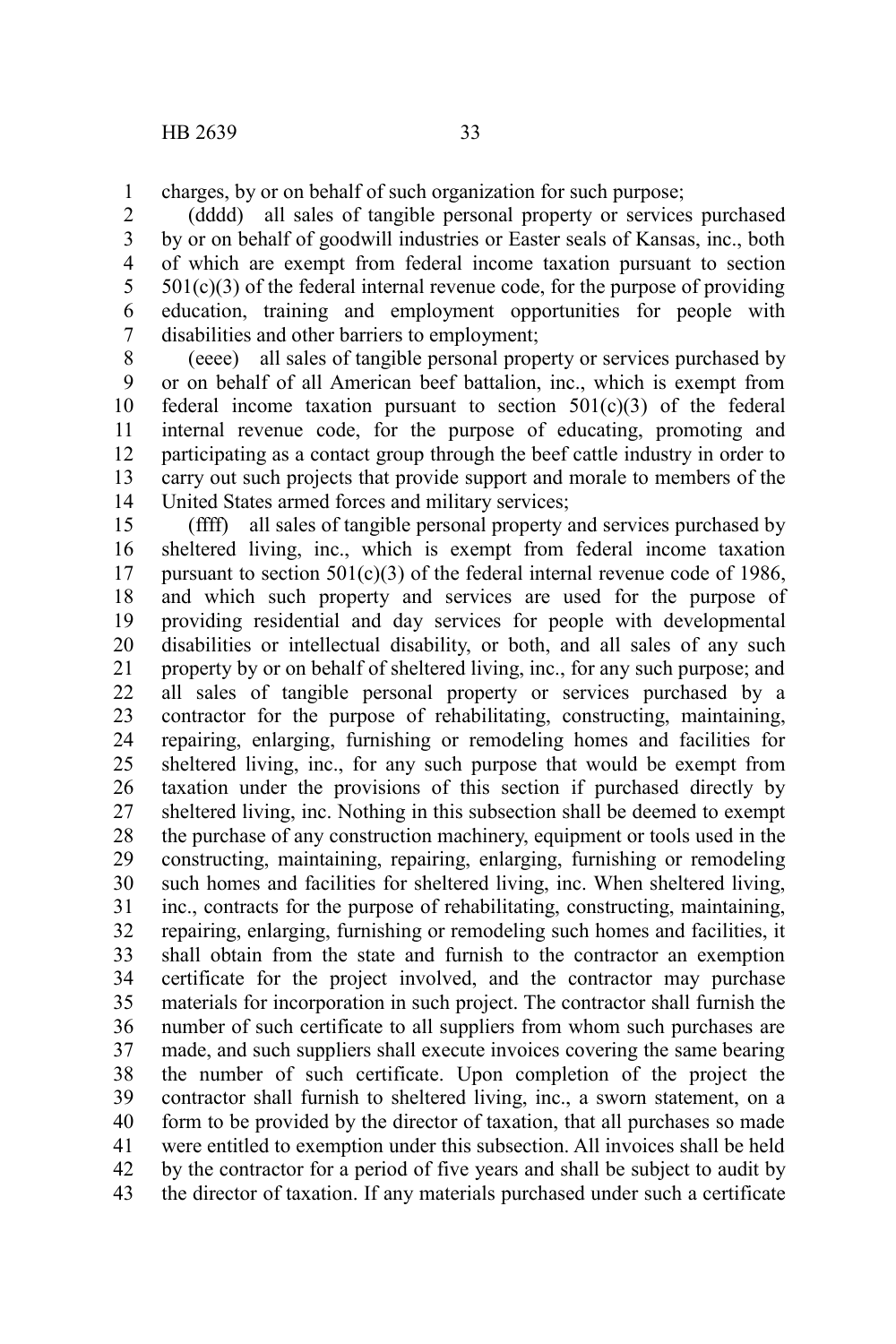are found not to have been incorporated in the building or other project or not to have been returned for credit or the sales or compensating tax otherwise imposed upon such materials that will not be so incorporated in the building or other project reported and paid by such contractor to the director of taxation not later than the  $20<sup>th</sup>$  day of the month following the close of the month in which it shall be determined that such materials will not be used for the purpose for which such certificate was issued, sheltered living, inc., shall be liable for tax on all materials purchased for the project, and upon payment thereof it may recover the same from the contractor together with reasonable attorney fees. Any contractor or any agent, employee or subcontractor thereof, who shall use or otherwise dispose of any materials purchased under such a certificate for any purpose other than that for which such a certificate is issued without the payment of the sales or compensating tax otherwise imposed upon such materials, shall be guilty of a misdemeanor and, upon conviction therefor, shall be subject to the penalties provided for in K.S.A. 79-3615(h), and amendments thereto; 1 2 3 4 5 6 7 8 9 10 11 12 13 14 15 16 17

(gggg) all sales of game birds for which the primary purpose is use in hunting; 18 19

(hhhh) all sales of tangible personal property or services purchased on or after July 1, 2014, for the purpose of and in conjunction with constructing, reconstructing, enlarging or remodeling a business identified under the North American industry classification system (NAICS) subsectors 1123, 1124, 112112, 112120 or 112210, and the sale and installation of machinery and equipment purchased for installation at any such business. The exemption provided in this subsection shall not apply to projects that have actual total costs less than \$50,000. When a person contracts for the construction, reconstruction, enlargement or remodeling of any such business, such person shall obtain from the state and furnish to the contractor an exemption certificate for the project involved, and the contractor may purchase materials, machinery and equipment for incorporation in such project. The contractor shall furnish the number of such certificates to all suppliers from whom such purchases are made, and such suppliers shall execute invoices covering the same bearing the number of such certificate. Upon completion of the project, the contractor shall furnish to the owner of the business a sworn statement, on a form to be provided by the director of taxation, that all purchases so made were entitled to exemption under this subsection. All invoices shall be held by the contractor for a period of five years and shall be subject to audit by the director of taxation. Any contractor or any agent, employee or subcontractor of the contractor, who shall use or otherwise dispose of any materials, machinery or equipment purchased under such a certificate for any purpose other than that for which such a certificate is issued without 20 21 22 23 24 25 26 27 28 29 30 31 32 33 34 35 36 37 38 39 40 41 42 43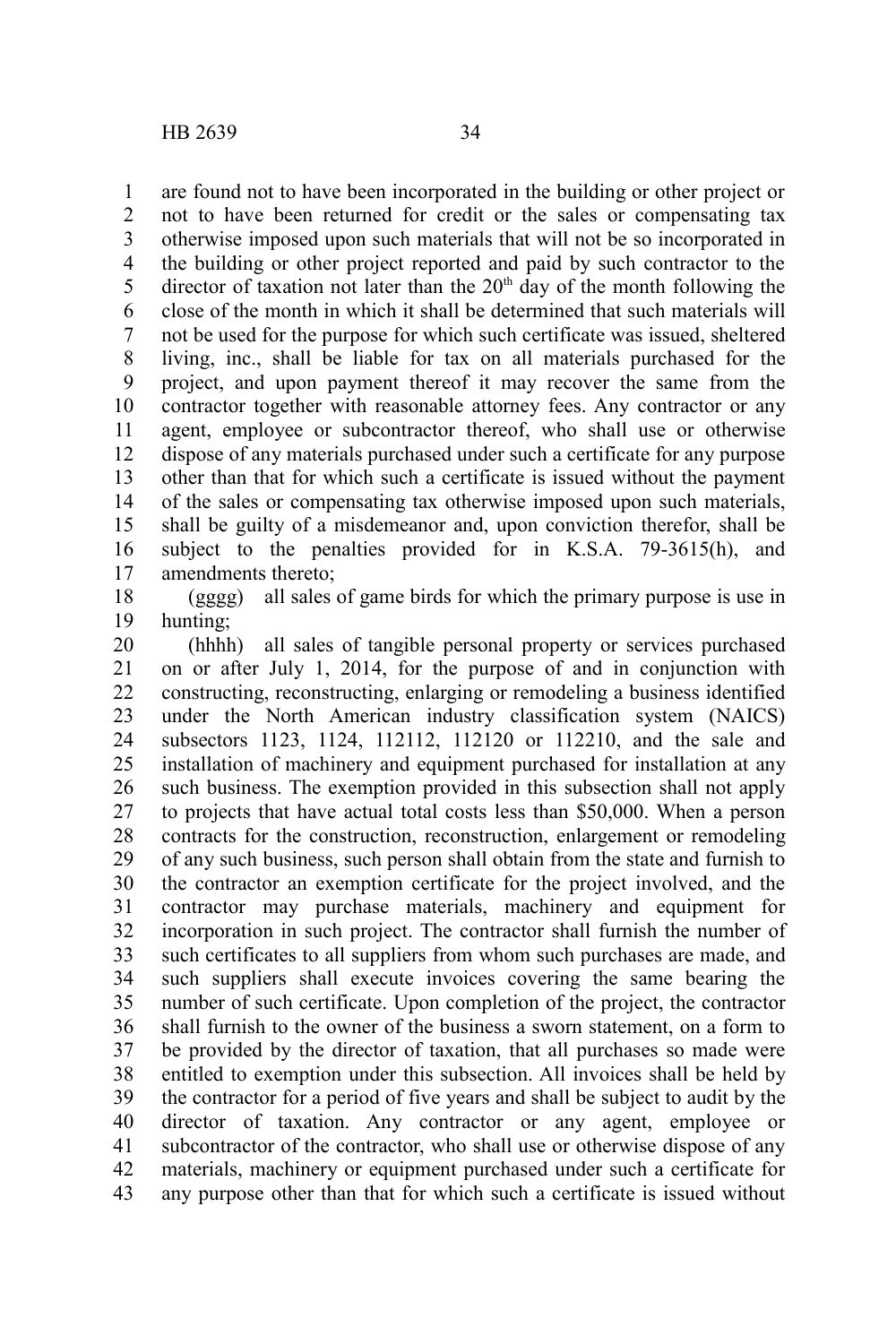the payment of the sales or compensating tax otherwise imposed thereon, shall be guilty of a misdemeanor and, upon conviction therefor, shall be subject to the penalties provided for in K.S.A. 79-3615(h), and amendments thereto; 1 2 3 4

(iiii) all sales of tangible personal property or services purchased by a contractor for the purpose of constructing, maintaining, repairing, enlarging, furnishing or remodeling facilities for the operation of services for Wichita children's home for any such purpose that would be exempt from taxation under the provisions of this section if purchased directly by Wichita children's home. Nothing in this subsection shall be deemed to exempt the purchase of any construction machinery, equipment or tools used in the constructing, maintaining, repairing, enlarging, furnishing or remodeling such facilities for Wichita children's home. When Wichita children's home contracts for the purpose of constructing, maintaining, repairing, enlarging, furnishing or remodeling such facilities, it shall obtain from the state and furnish to the contractor an exemption certificate for the project involved, and the contractor may purchase materials for incorporation in such project. The contractor shall furnish the number of such certificate to all suppliers from whom such purchases are made, and such suppliers shall execute invoices covering the same bearing the number of such certificate. Upon completion of the project, the contractor shall furnish to Wichita children's home a sworn statement, on a form to be provided by the director of taxation, that all purchases so made were entitled to exemption under this subsection. All invoices shall be held by the contractor for a period of five years and shall be subject to audit by the director of taxation. If any materials purchased under such a certificate are found not to have been incorporated in the building or other project or not to have been returned for credit or the sales or compensating tax otherwise imposed upon such materials that will not be so incorporated in the building or other project reported and paid by such contractor to the director of taxation not later than the  $20<sup>th</sup>$  day of the month following the close of the month in which it shall be determined that such materials will not be used for the purpose for which such certificate was issued, Wichita children's home shall be liable for the tax on all materials purchased for the project, and upon payment, it may recover the same from the contractor together with reasonable attorney fees. Any contractor or any agent, employee or subcontractor, who shall use or otherwise dispose of any materials purchased under such a certificate for any purpose other than that for which such a certificate is issued without the payment of the sales or compensating tax otherwise imposed upon such materials, shall be guilty of a misdemeanor and, upon conviction, shall be subject to the penalties provided for in K.S.A. 79-3615(h), and amendments thereto; 5 6 7 8 9 10 11 12 13 14 15 16 17 18 19 20 21 22 23 24 25 26 27 28 29 30 31 32 33 34 35 36 37 38 39 40 41 42

(iiii) all sales of tangible personal property or services purchased by 43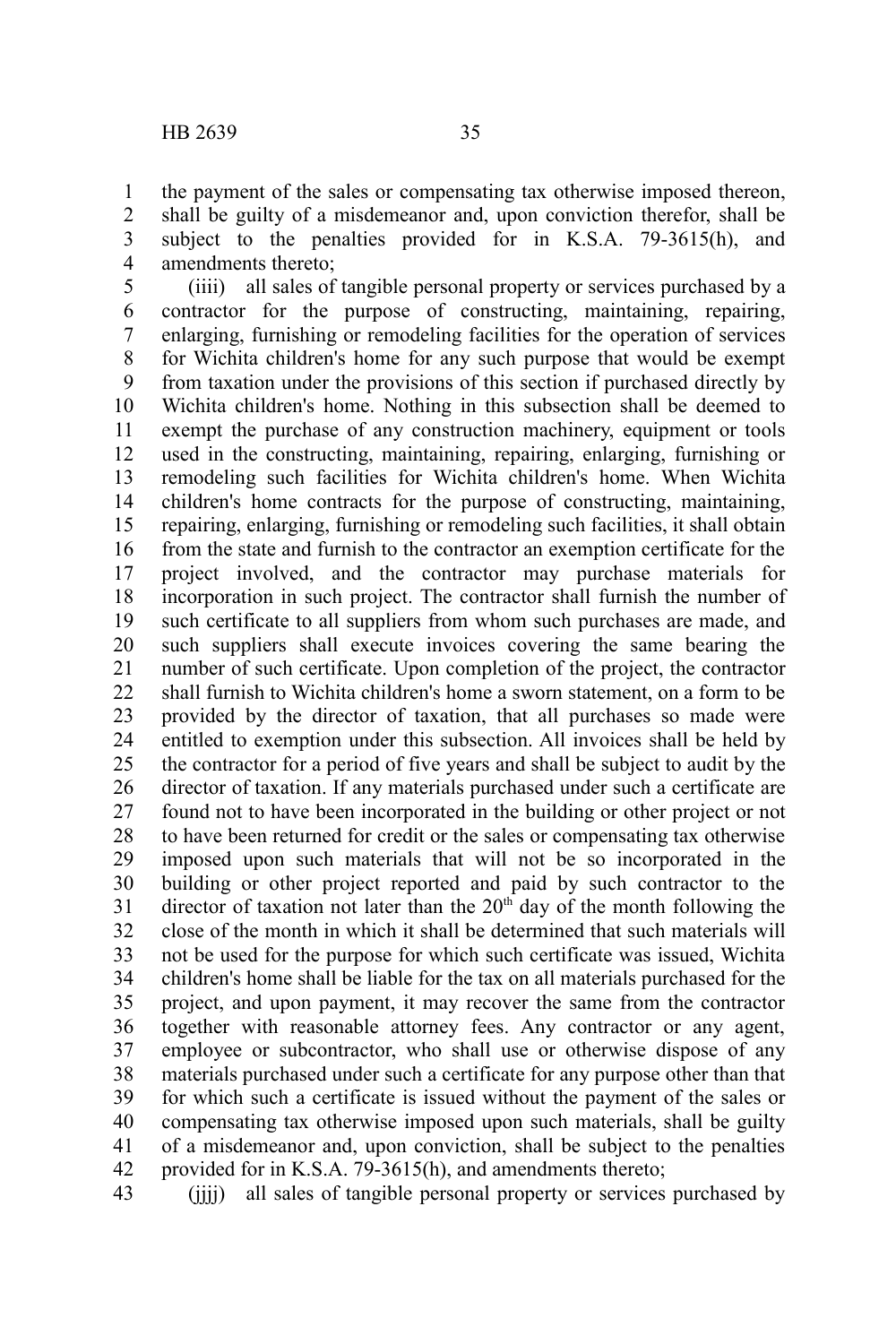or on behalf of the beacon, inc., that is exempt from federal income taxation pursuant to section  $501(c)(3)$  of the federal internal revenue code, for the purpose of providing those desiring help with food, shelter, clothing and other necessities of life during times of special need; 1 2 3 4

(kkkk) all sales of tangible personal property and services purchased by or on behalf of reaching out from within, inc., which is exempt from federal income taxation pursuant to section  $501(c)(3)$  of the federal internal revenue code, for the purpose of sponsoring self-help programs for incarcerated persons that will enable such incarcerated persons to become role models for non-violence while in correctional facilities and productive family members and citizens upon return to the community; 5 6 7 8 9 10 11

(llll) all sales of tangible personal property and services purchased by Gove county healthcare endowment foundation, inc., which is exempt from federal income taxation pursuant to section  $501(c)(3)$  of the federal internal revenue code of 1986, and which such property and services are used for the purpose of constructing and equipping an airport in Quinter, Kansas, and all sales of tangible personal property or services purchased by a contractor for the purpose of constructing and equipping an airport in Quinter, Kansas, for such organization, that would be exempt from taxation under the provisions of this section if purchased directly by such organization. Nothing in this subsection shall be deemed to exempt the purchase of any construction machinery, equipment or tools used in the constructing or equipping of facilities for such organization. When such organization shall contract for the purpose of constructing or equipping an airport in Quinter, Kansas, it shall obtain from the state and furnish to the contractor an exemption certificate for the project involved, and the contractor may purchase materials for incorporation in such project. The contractor shall furnish the number of such certificate to all suppliers from whom such purchases are made, and such suppliers shall execute invoices covering the same bearing the number of such certificate. Upon completion of the project, the contractor shall furnish to such organization concerned a sworn statement, on a form to be provided by the director of taxation, that all purchases so made were entitled to exemption under this subsection. All invoices shall be held by the contractor for a period of five years and shall be subject to audit by the director of taxation. If any materials purchased under such a certificate are found not to have been incorporated in such facilities or not to have been returned for credit or the sales or compensating tax otherwise imposed upon such materials that will not be so incorporated in such facilities reported and paid by such contractor to the director of taxation no later than the  $20<sup>th</sup>$  day of the month following the close of the month in which it shall be determined that such materials will not be used for the purpose for which such certificate was issued, such organization concerned shall be liable for tax on all materials 12 13 14 15 16 17 18 19 20 21 22 23 24 25 26 27 28 29 30 31 32 33 34 35 36 37 38 39 40 41 42 43